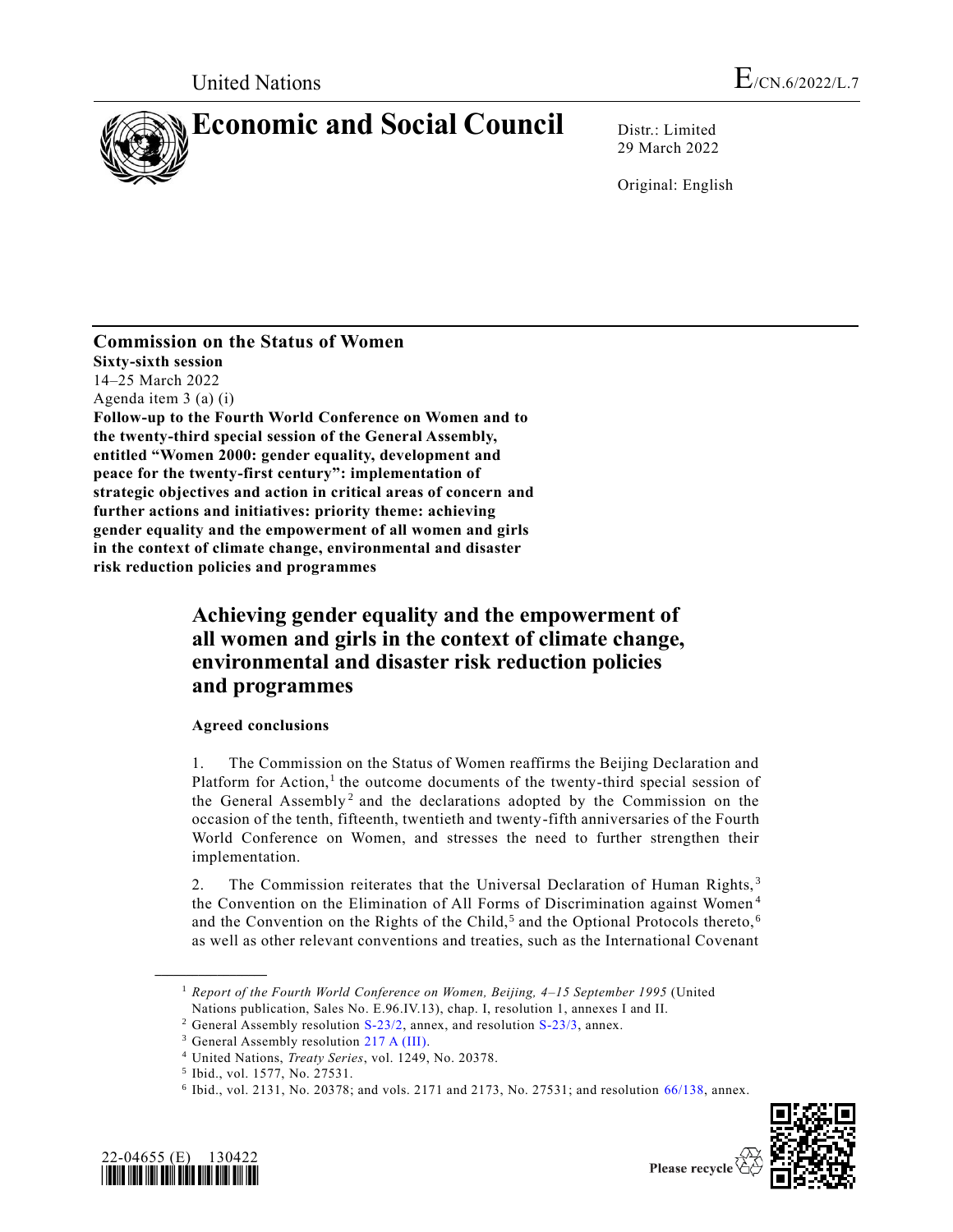on Economic, Social and Cultural Rights,<sup>7</sup> the International Covenant on Civil and Political Rights,<sup>8</sup> the Convention on the Rights of Persons with Disabilities,<sup>9</sup> the International Convention on the Elimination of All Forms of Racial Discrimination <sup>10</sup> and the International Convention on the Protection of the Rights of All Migrant Workers and Members of Their Families<sup>11</sup> provide an international legal framework and a comprehensive set of measures for realizing gender equality and the empowerment of all women and girls and the full and equal enjoyment of all human rights and fundamental freedoms by all women and girls, throughout their life course.

3. The Commission reaffirms that the Beijing Declaration and Platform for Action and the outcome documents of its reviews, and the outcomes of relevant major United Nations conferences and summits and the follow-up to those conferences and summits, have laid a solid foundation for sustainable development and that the full, effective and accelerated implementation of the Beijing Declaration and Platform for Action will make a crucial contribution to the implementation of the 2030 Agenda for Sustainable Development<sup>12</sup> and to achieving gender equality and the empowerment of all women and girls.

4. The Commission emphasizes the mutually reinforcing relationship among achieving gender equality and the empowerment of all women and girls, and the full, effective and accelerated implementation of the Beijing Declaration and Platform for Action and the gender-responsive implementation of the 2030 Agenda. It acknowledges that achieving gender equality and the empowerment of all women and girls and women's full, equal effective and meaningful participation and decision making in the context of climate change, environmental degradation and disaster risk reduction is essential for achieving sustainable development, promoting peaceful, just and inclusive societies, enhancing inclusive and sustainable economic growth and productivity, ending poverty in all its forms and dimensions everywhere and ensuring the well-being of all. It recognizes that women and girls play a vital role as agents of change for sustainable development.

5. The Commission acknowledges the important role played by regional conventions, instruments and initiatives in their respective regions and countries, and their follow-up mechanisms, in the achievement of gender equality and the empowerment of all women and girls including in the context of climate change, environmental and disaster risk reduction policies and programmes.

6. The Commission reaffirms the commitments to gender equality and the empowerment of all women and girls made at relevant United Nations summits and conferences, including the International Conference on Population and Development<sup>13</sup> and its Programme of Action and the outcome documents of its reviews. It recognizes that the 2030 Agenda for Sustainable Development, the SIDS Accelerated Modalities of Action (SAMOA) Pathway, <sup>14</sup> the Sendai Framework for Disaster Risk Reduction 2015–2030,<sup>15</sup> the Addis Ababa Action Agenda of the Third International Conference on Financing for Development,  $16$  the New Urban Agenda,  $17$ 

<sup>&</sup>lt;sup>7</sup> See General Assembly resolution  $2200$  A (XXI), annex.

<sup>8</sup> Ibid.

<sup>9</sup> United Nations, *Treaty Series*, vol. 2515, No. 44910.

<sup>10</sup> Ibid., vol. 660, No. 9464.

<sup>11</sup> Ibid., vol. 2220, No. 39481.

<sup>&</sup>lt;sup>12</sup> General Assembly resolution [70/1.](https://undocs.org/en/A/RES/70/1)

<sup>&</sup>lt;sup>13</sup> Report of the International Conference on Population and Development, Cairo, 5-13 September *1994* (United Nations publication, Sales No. E.95.XIII.18), chap. I, resolution 1, annex.

<sup>&</sup>lt;sup>14</sup> General Assembly resolution [69/15,](https://undocs.org/en/A/RES/69/15) annex.

<sup>&</sup>lt;sup>15</sup> General Assembly resolution [69/283,](https://undocs.org/en/A/RES/69/283) annex II.

<sup>&</sup>lt;sup>16</sup> General Assembly resolution [69/313,](https://undocs.org/en/A/RES/69/313) annex.

 $17$  General Assembly resolution  $71/256$ , annex.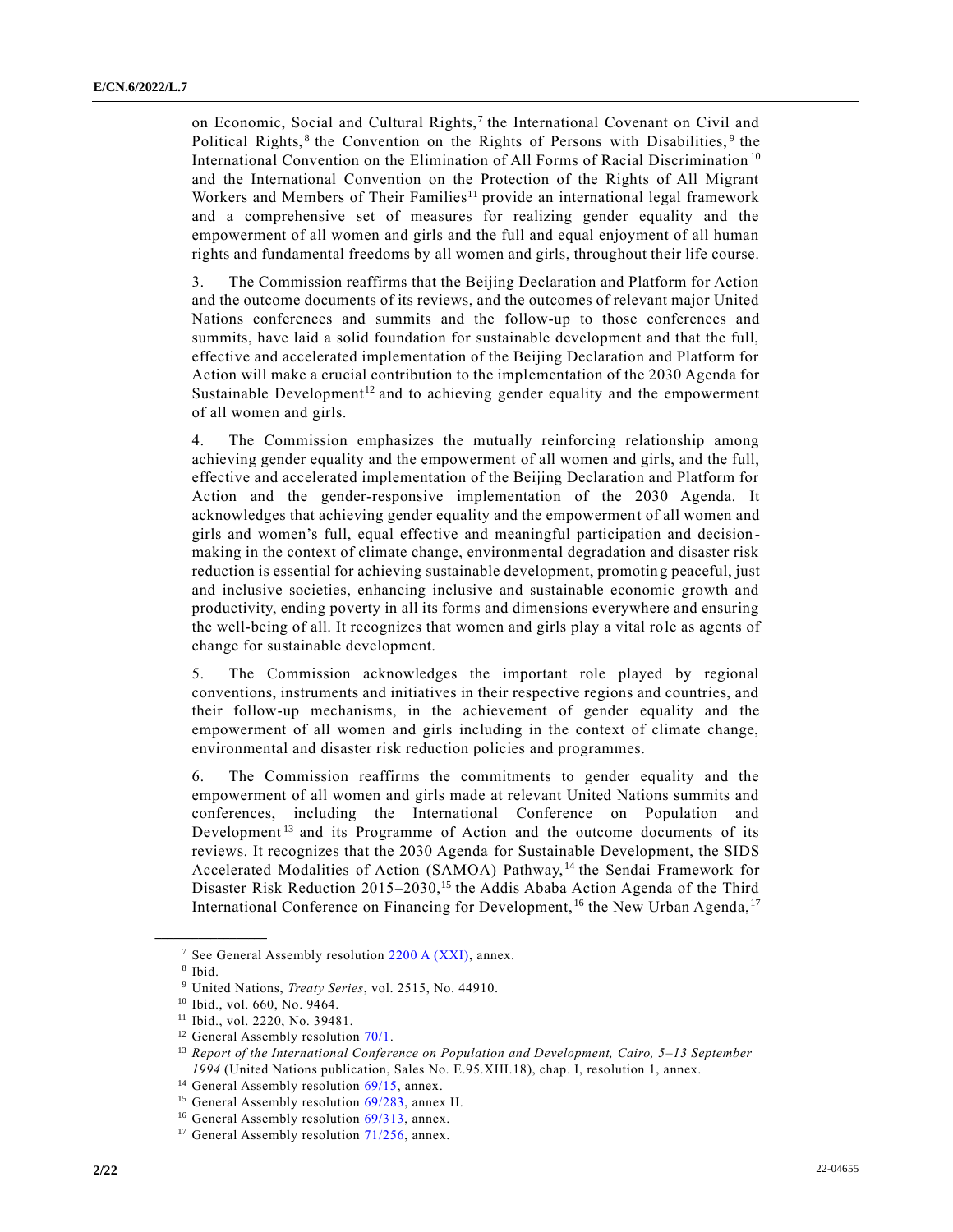the World Summit for Social Development and the political declaration of the high level meeting on universal health coverage<sup>18</sup> contribute, inter alia, to achieving gender equality and the empowerment of all women and girls and the full realization of all human rights and fundamental freedoms in the context of climate change, environmental and disaster risk reduction policies and programmes.

7. The Commission reiterates that the 2030 Agenda for Sustainable Development needs to be implemented in a comprehensive manner, reflecting its universal, integrated and indivisible nature, taking into account different national realities, capacities and levels of development, and respecting each country's policy space and leadership while remaining consistent with relevant international rules and commitments, including by developing cohesive sustainable development strategies to achieve gender equality and the empowerment of all women and girls. The Commission affirms that Governments have the primary responsibility for the follow-up to and review of the 2030 Agenda at the national, regional and global levels with regard to progress made.

8. The Commission reaffirms the United Nations Framework Convention on Climate Change, the Paris Agreement adopted under the Convention and the Glasgow Climate Pact, as well as the Convention on Biological Diversity, the United Nations Convention to Combat Desertification in Those Countries Experiencing Serious Drought and/or Desertification, Particularly in Africa, <sup>19</sup> the Basel Convention on the Control of Transboundary Movements of Hazardous Wastes and Their Disposal, <sup>20</sup> the Rotterdam Convention on the Prior Informed Consent Procedure for Certain Hazardous Chemicals and Pesticides in International Trade, <sup>21</sup> the Stockholm Convention on Persistent Organic Pollutants<sup>22</sup> and the Minamata Convention on Mercury.<sup>23</sup>

9. The Commission recalls that the Paris Agreement adopted under the United Nations Framework Convention on Climate Change and the Glasgow Climate Pact acknowledge that climate change is a common concern of humankind. It reaffirms the long-term temperature goal in the Paris Agreement to hold the increase in the global average temperature to well below 2°C above pre-industrial levels and to pursue efforts to limit the temperature increase to  $1.5^{\circ}$ C above pre-industrial levels, and notes, as recognized in the Pact, that the impacts of climate change will be much lower at a temperature increase of 1.5°C compared with 2°C. It resolves to pursue efforts to limit the temperature increase to 1.5°C; and recognizes that limiting global warming to 1.5°C requires rapid, deep and sustained reductions in global greenhouse gas emissions, including reducing global carbon dioxide emissions by 45 per cent by 2030 relative to the 2010 level and to net zero around mid-century, as well as deep reductions in other greenhouse gases.

10. The Commission also recalls in this regard article 2, paragraph 2, of the Paris Agreement, which provides that the Paris Agreement will be implemented to reflect equity and the principle of common but differentiated responsibilities and respective capabilities, in the light of different national circumstances.

11. The Commission further recalls that Member States should, when taking action to address climate change, respect, promote and consider their respective obligations on human rights, the right to health, the rights of indigenous peoples, loc al communities, migrants, children, persons with disabilities and people in vulnerable

<sup>&</sup>lt;sup>18</sup> General Assembly resolution [74/2.](https://undocs.org/en/A/RES/74/2)

<sup>19</sup> United Nations, *Treaty Series*, vol. 1954, No. 33480.

<sup>20</sup> Ibid., vol. 1673, No. 28911.

<sup>21</sup> Ibid., vol. 2244, No. 39973.

<sup>22</sup> Ibid., vol. 2256, No. 40214.

<sup>23</sup> UNEP(DTIE)/Hg/CONF/4, annex II.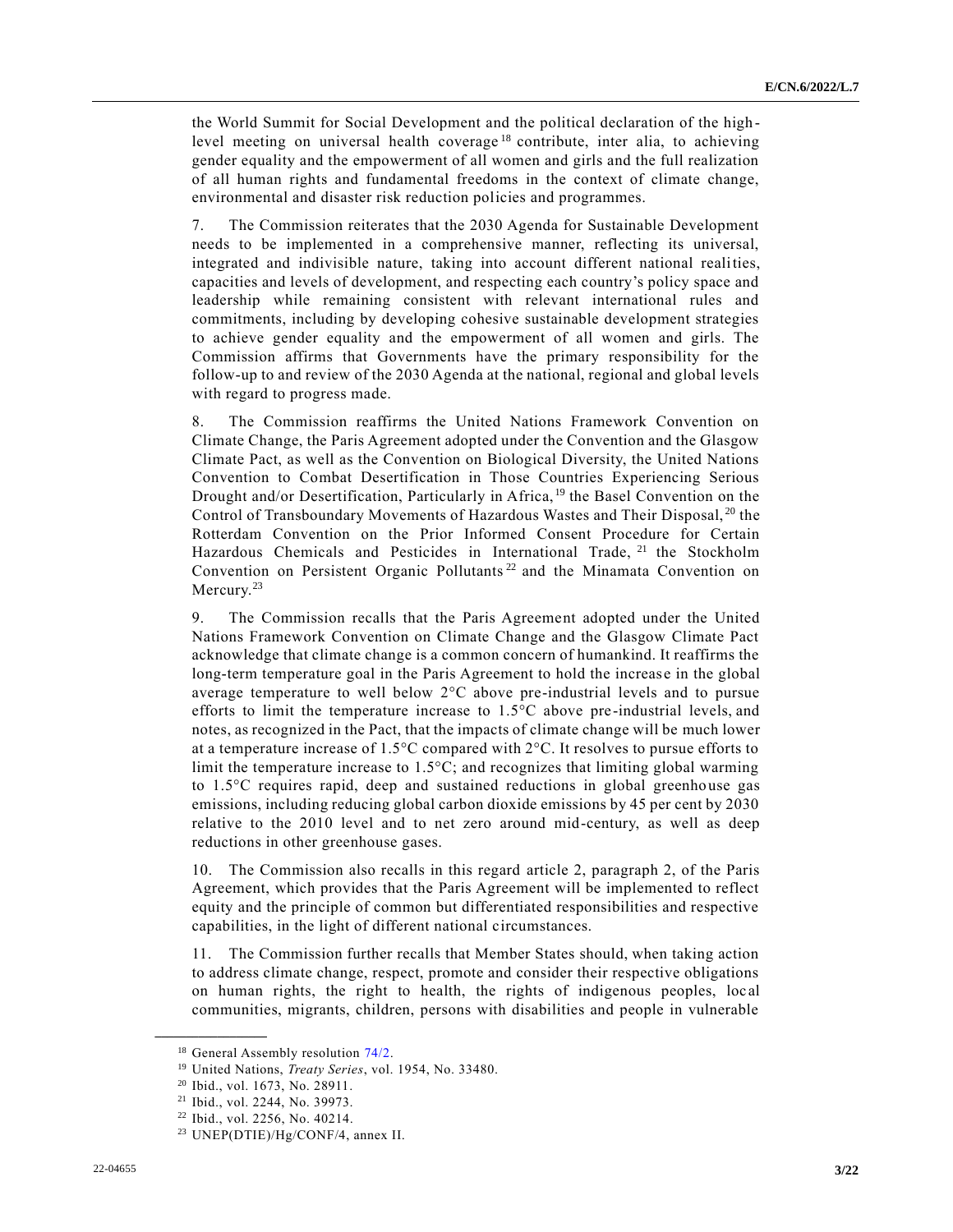situations, and the right to development, as well as gender equality, the empowerment of women and intergenerational equity. The Commission encourages Member States to increase the full, meaningful and equal participation of women in climate action and to ensure gender-responsive implementation and means of implementation, which are vital for raising ambition and achieving climate goals.

12. The Commission takes note of the adoption by the Conference of the Parties to the United Nations Framework Convention on Climate Change, at its twenty-fifth session, of the enhanced Lima work programme on gender and its gender action plan, and recognizes the value of national gender and climate change focal points.

13. The Commission recognizes that the Sendai Framework for Disaster Risk Reduction 2015–2030 calls for the integration of gender, age, disability and cultural perspectives into all policies and practices while taking into account national circumstances, and consistent with domestic laws as well as international obligations and commitments, and that women's and youth leadership should be promoted. It also recognizes that empowering women and persons with disabilities to publicly lead and promote gender-equitable and universally accessible response, recovery, rehabilitation and reconstruction approaches is key, including for effectively managing disaster risk and for designing, resourcing and implementing gendersensitive disaster risk reduction policies, plans and programmes. It recalls that the Sendai Framework recognizes women's participation and leadership as critical for disaster risk reduction.

14. The Commission recalls General Assembly resolution [71/312](https://undocs.org/en/A/RES/71/312) of 6 July 2017, in which the Assembly endorsed the declaration entitled "Our ocean, our future: call for action", and recognizes the importance of gender equality and the crucial role of women and youth in the conservation and sustainable use of oceans, seas and marine resources for sustainable development.

15. The Commission also recalls the establishment of the women and peace and security agenda and reaffirms that the full, equal, effective and meaningful participation of women in all stages of peace processes, conflict prevention, conflict resolution and peacebuilding is one of the essential factors for the maintenance and promotion of international peace and security, including in the context of climate change, environmental degradation and disasters.

16. The Commission further recalls the Declaration on the Right to Development, <sup>24</sup> the United Nations Declaration on the Rights of Indigenous Peoples <sup>25</sup> and the New York Declaration for Refugees and Migrants.<sup>26</sup>

17. The Commission reaffirms that the promotion and protection of, and respect for, the human rights and fundamental freedoms of all women and girls, including the right to development, which are universal, indivisible, interdependent and interrelated, are crucial for the full and equal participation of women and girls in society and for women's economic empowerment and should be mainstreamed into all policies and programmes. It also reaffirms the need to take measures to ensure that every person is entitled to participate in, contribute to and enjoy economic, social, cultural and political development and that equal attention and urgent consideration should be given to the promotion, protection and full realization of civil, political, economic, social and cultural rights, including in the context of climate change, environmental degradation and disaster risk reduction.

<sup>&</sup>lt;sup>24</sup> General Assembly resolution [41/128.](https://undocs.org/en/A/RES/41/128)

<sup>&</sup>lt;sup>25</sup> General Assembly resolution  $61/295$ , annex.

<sup>&</sup>lt;sup>26</sup> General Assembly resolution [71/1.](https://undocs.org/en/A/RES/71/1)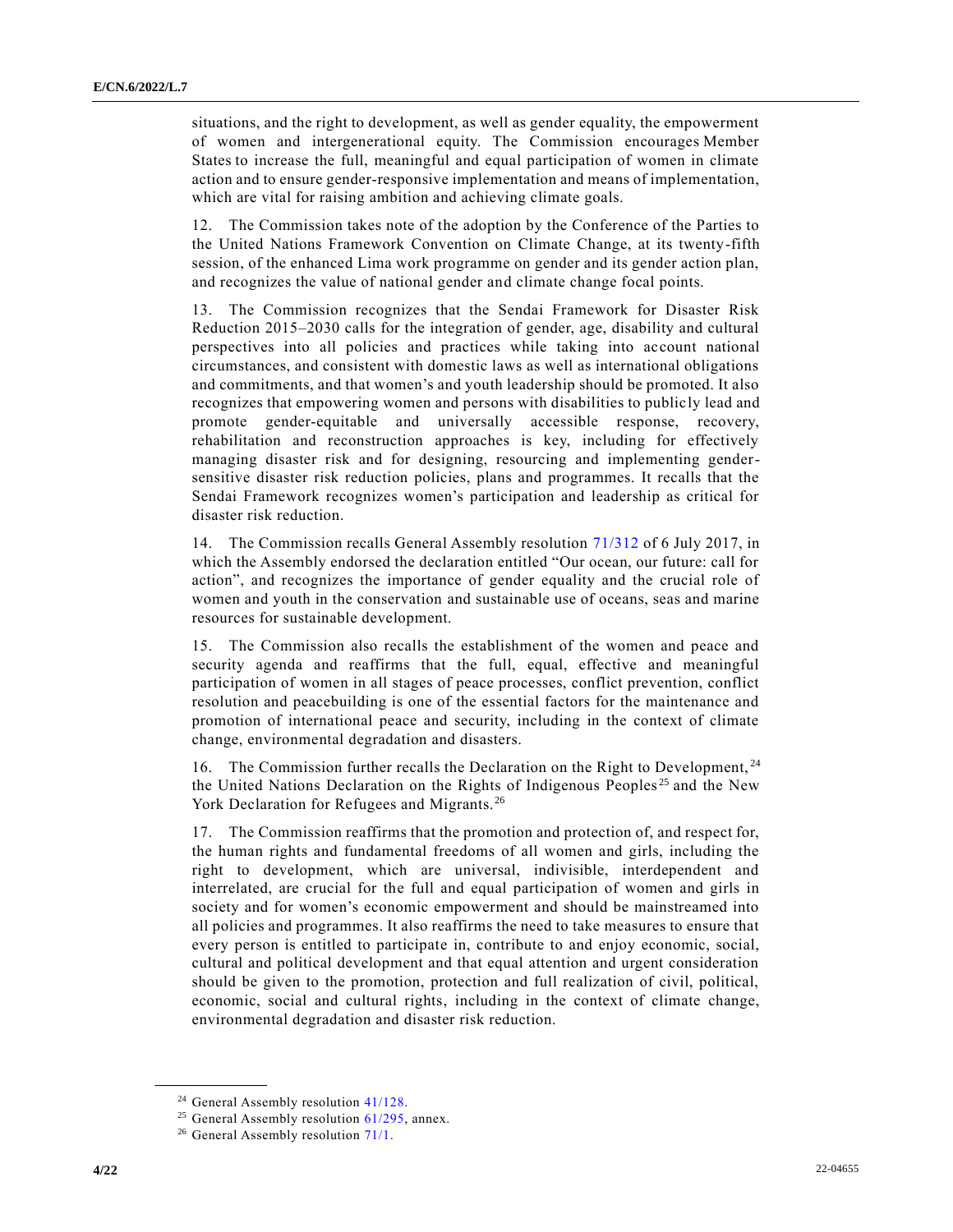18. The Commission expresses concern that climate change, the pollution of air, land and water, biodiversity loss and decline in ecosystem functions and services threaten the full enjoyment of human rights of all women and girls and have acute impacts on women and girls, especially on rural, indigenous and migrant women and girls.

19. The Commission acknowledges that multiple and intersecting forms of discrimination and marginalization are obstacles to women's full and effective participation and decision-making in public life as well as to the elimination of violence. It respects and values the diversity of situations and conditions of women and girls and recognizes that some women face particular barriers to their empowerment. It stresses that, while all women and girls have the same human rights, women and girls in different contexts have particular needs and priorities, requiring appropriate responses.

20. The Commission recognizes the importance of relevant International Labour Organization standards related to the realization of women's right to work and rights at work which are critical to ensure a just transition of the workforce and the creation of decent work and quality jobs in accordance with nationally defined development priorities towards an inclusive, low greenhouse gas emission and climate -resilient development and sustainable economy. It recalls the decent work agenda of the International Labour Organization and the International Labour Organization Declaration on Fundamental Principles and Rights at Work and notes the importance of their effective implementation.

21. The Commission calls for the creation of space for youth, especially young women and girls, to participate in shaping the decisions on climate change, environmental degradation and disasters that will affect their future and, to this end, enhancing curricula at all levels of education. It recognizes multi-stakeholder efforts on the achievement of gender equality and the empowerment of all women and girls, and the realization of their human rights, taking note of all international, regional and national initiatives in this regard, to advance the full, effective and accelerated implementation of the Beijing Declaration and Platform for Action.

22. The Commission reaffirms that climate change is among the greatest challenges of our time and affects all regions. It expresses profound alarm that greenhouse gas emissions continue to rise globally. It recognizes that countries are already experiencing increasing impacts, including biodiversity loss, extreme weather events, land degradation, desertification and deforestation, sand and dust storms, persistent drought, sea level rise, coastal erosion, ocean acidification and the retreat of mountain glaciers, causing severe disruptions to societies, economies, employment, agricultural, industrial and commercial systems, global trade, supply chains and travel, with devastating impact on sustainable development, including on poverty eradication and livelihoods, threatening food security and nutrition and water accessibility. It remains deeply concerned that all women and girls, particularly in developing countries and small island developing States, are disproportionately affected by the adverse impacts of climate change, environmental degradation and disasters and are disproportionately exposed to risk and increased loss of livelihoods during and in the aftermath of disasters. It further acknowledges the important role of women and girls as agents of change, along with indigenous peoples and local communities, in safeguarding the environment.

23. The Commission stresses the urgency of eliminating persistent historical and structural inequalities, racism, stigmatization and xenophobia, unequal power relations between women and men, discriminatory laws and policies, negative social norms and gender stereotypes, the unequal sharing of unpaid care and domestic work, gender-based violence, and eradicating poverty and disadvantages in access to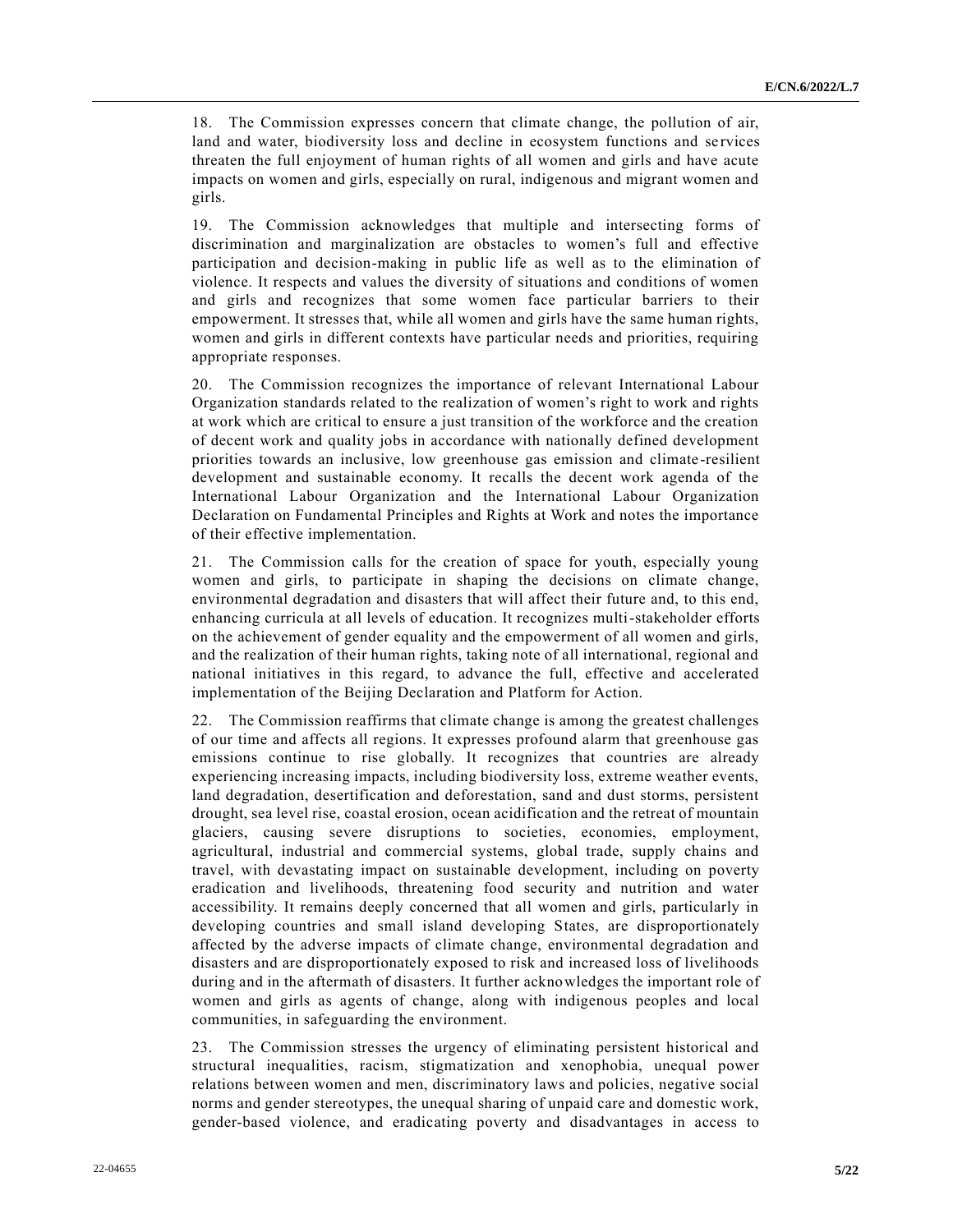resources, social protection systems and public services, including universal health services and quality education, to realize gender equality and the empowerment of all women and girls, including in the context of climate change, environmental and disaster risk reduction policies and programmes.

24. The Commission notes the importance of ensuring the integrity of all ecosystems, including oceans, and the protection of biodiversity, recognized by some cultures as Mother Earth, and noting the importance for some of the concept of "climate justice" when taking action to address climate change.

25. The Commission recognizes that gender inequality, coupled with climate change, environmental degradation and disasters, poses a challenge for the achievement of the 2030 Agenda for Sustainable Development with disproportionate impacts on women and girls, especially those in vulnerable and marginalized situations and conflict settings and those facing multiple and intersecting forms of discrimination on the basis of race, colour, sex, age, language, religion, political or other opinion, national or social origin, property, birth, disability or other status.

26. The Commission is concerned that climate change, environmental degradation and more frequent and intense disasters caused by natural hazards often result in the loss of homes and livelihoods, water scarcity and disruption to supply, destruction and damage to schools and health facilities, including transportation systems, and the displacement of women and girls and their families and communities. It recognizes that, as a result of displacement, including forced and prolonged displacement, women and girls face specific challenges, including separation from support networks, homelessness, increased risk of all forms of violence, including sexual and gender-based violence, and reduced access to employment, education and essential health-care services, including sexual and reproductive health-care services, and psychosocial support.

27. The Commission reiterates the importance of mainstreaming a gender perspective into disaster risk management, taking into account the perspectives of all women and girls, including those in vulnerable situations and women and girls with disabilities. It recognizes the need for the inclusive participation and contribution of all women and girls, older women, widows, indigenous women and girls, local communities, youth, volunteers, migrants, academia, scientific and research entities and networks, business, professional associations, private sector financing institutions and the media, in all forums and processes related to disaster risk reduction, in accordance with the Sendai Framework for Disaster Risk Reduction.

28. The Commission expresses concern that the economic and social fallout of the coronavirus disease (COVID-19) pandemic has compounded the impacts of climate change, environmental degradation and disasters and has pushed people further behind and into extreme poverty. It further expresses deep concern over the increased demand for unpaid care and domestic work and the reported surge in all forms of violence, including sexual and gender-based violence, as well as harmful practices, such as child, early and forced marriage and female genital mutilation.

29. The Commission emphasizes the critical role that women play in disaster response and COVID-19 recovery efforts. It recalls that women represent the vast majority of front-line health and social workers and that they are significantly engaged in the delivery of essential and public services. It recognizes that the fight against the COVID-19 pandemic requires a global response based on solidarity and renewed multilateral cooperation. It further recognizes that sustainable and inclusive recovery strategies are needed to reduce risks of future shocks, including through strengthening health systems and achieving universal health coverage, and that all responses are implemented with full respect for human rights. It expresses deep concern that, despite international agreements, initiatives and general declarations,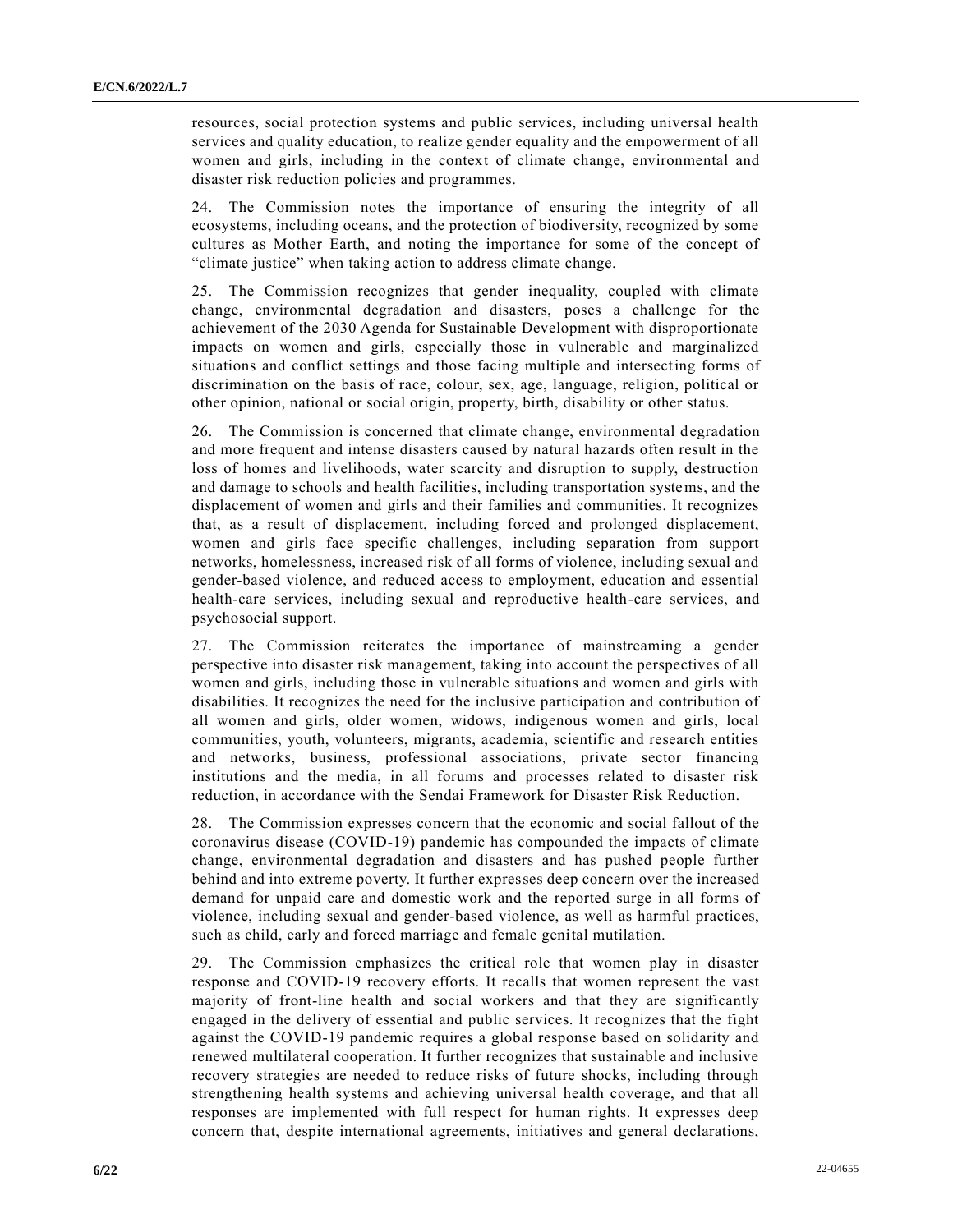there is a lack of equitable access to COVID-19 vaccines worldwide, especially for developing countries.

30. The Commission emphasizes that legal, policy and programme frameworks and all decision-making processes regarding climate and environmental action and disaster risk management should provide a cohesive basis for gender-responsive governance that respects, protects and fulfils all human rights and responds to the needs of all women and girls in diverse situations and conditions as agents and beneficiaries of change. It reaffirms that the United Nations Framework Convention on Climate Change is the primary international, intergovernmental forum for addressing the global response to climate change. It acknowledges that the capacities of women and girls to take action and build resilience depend on closing the gender gaps, removing existing structural barriers, negative social norms and gender stereotypes and strengthening women's access to education, knowledge, universal social protection, finance, technology, mobility and other assets as well as ownership of and control over land and other forms of property, inheritance, natural resources, appropriate new technology and financial services, including microfinance. It recognizes that women's full, equal, effective and meaningful participation and leadership at all levels of decision-making are critical for making climate change and environmental actions and disaster risk reduction and recovery efforts more effective. The Commission also recognizes that women's and girls' knowledge of their communities and environment can position them to develop meaningful, effective and culturally relevant solutions to local climate, environmental and disaster challenges.

31. The Commission acknowledges the important role of national machineries for gender equality and the empowerment of all women and girls, the relevant contribution of national human rights institutions where they exist, and the importa nt role of civil society and the media in achieving gender equality and the empowerment of all women and girls in the context of climate change, environmental and disaster risk reduction policies and programmes.

32. The Commission recognizes the need to take a whole-of-government approach to ensure that climate change, environmental and disaster risk reduction policies and programmes are gender-responsive, including through the coordination and capacitybuilding of parliamentarians, national gender equality mechanisms, mayors, local elected officials, and municipalities and the institutions responsible for measures to address climate change, environment and disaster risk reduction. It emphasizes the importance of the work of the scientific community in support of strengthening the global response to climate change, environmental degradation and disasters and respecting and protecting traditional and ancestral knowledge, including of indigenous peoples.

33. The Commission recognizes that women's and, as appropriate, girls' full, equal and meaningful participation and leadership in multilateral, national and local policy processes are vital for achieving sustainable development and climate, environmental and disaster risk reduction goals, while regretting that women continue to be underrepresented in decision-making processes.

34. The Commission recognizes that women often take the lead in promoting an environmental ethic, reducing resource use and reusing and recycling resources to minimize waste and excessive consumption, and that women can have a particularly powerful role in influencing sustainable consumption decisions. It also recognizes that women in many communities provide the main labour force for subsistence production and have responsibility for safeguarding the natural environment and adequate and sustainable resource allocation within the household and the community.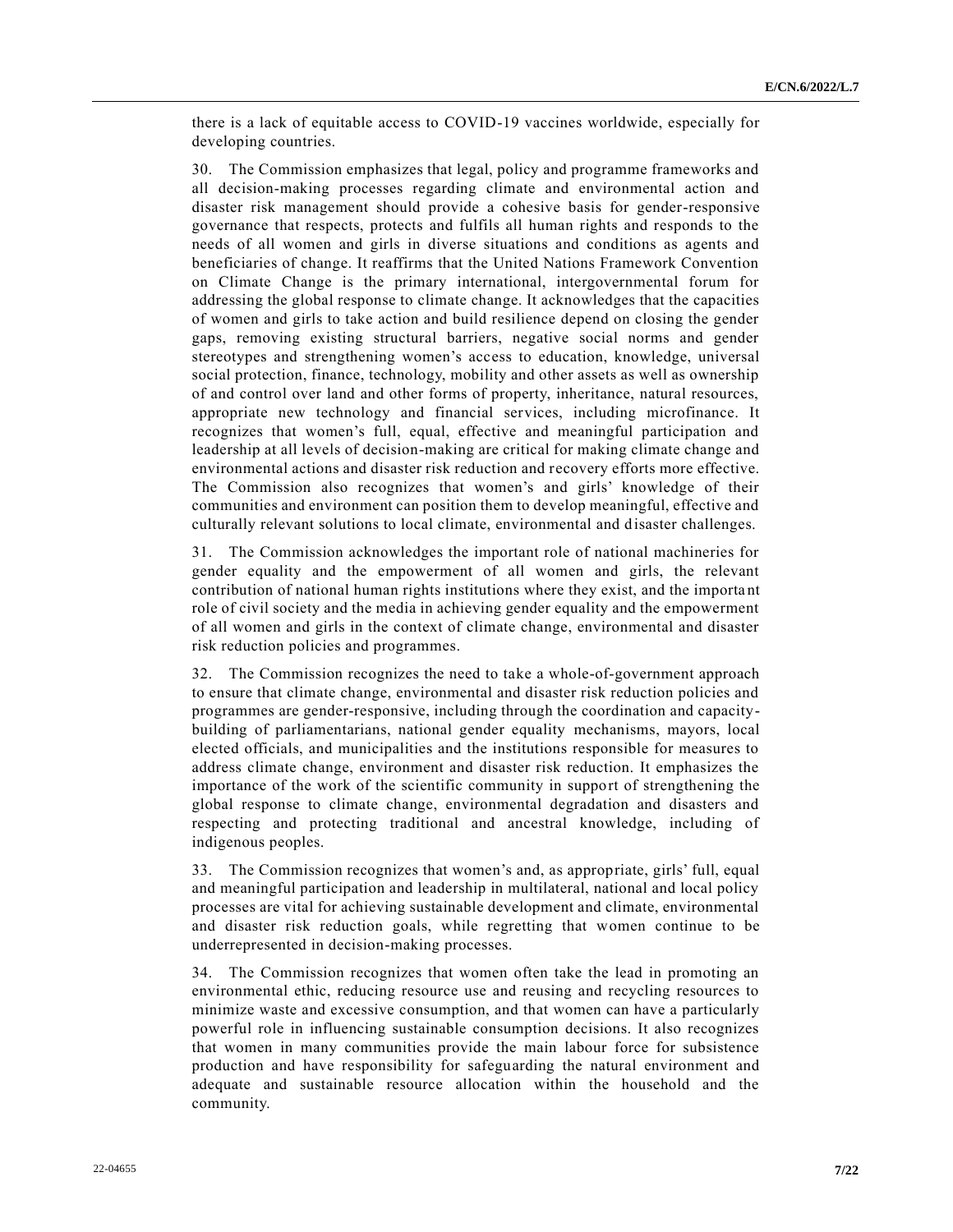35. The Commission welcomes the major contributions of civil society organizations, especially women's, young women's, girls', youth-led, grass-roots and community-based organizations, rural, indigenous and feminist groups, women human rights defenders, women journalists and media professionals and trade unions in promoting and protecting the human rights of all women and girls, placing th eir interests, needs and visions on local, national, regional and international agendas and in the design, implementation, monitoring and evaluation of measures to achieve gender equality and the empowerment of all women and girls, including in the context of climate change, environmental and disaster risk reduction policies and programmes. It expresses concern that such civil society organizations face many challenges and barriers to full, equal and meaningful participation and leadership, including diminishing funding, as well as violence, harassment, reprisals directed at, and threats to the physical security of, their members.

36. The Commission expresses concern that climate change, environmental degradation, exposure to hazards and biodiversity loss have increased vulnerability and inequality with direct and indirect implications for the enjoyment of human rights and the well-being of young women and girls, including adolescent girls, particularly in developing countries and small island developing States.

37. The Commission recognizes the important role of young women and girls in accelerating climate and environmental action and disaster risk reduction and that tackling these challenges requires coordinated action between Governments and other stakeholders, including women- and youth-led organizations. It also recognizes that young women are too often excluded from consultations on issues that affect them and encourages Member States to further promote the participation and perspectives of youth in climate and environmental action and disaster risk reduction.

38. The Commission acknowledges that strengthening the resilience of all women and girls throughout their life course and of their communities and societies to climate change, environmental degradation and disasters is essential to ensure sustainable consumption and production patterns across economies. It also acknowledges that natural resources and ecosystems and women's labour are treated as infinite and are undervalued in the current metrics of economic growth, such as gross domestic product, despite being essential to all economies and the well-being of present and future generations and the planet. It further acknowledges that recognizing, reducing and redistributing women's disproportionate share of unpaid care and domestic work, and rewarding and representing paid care workers, would greatly contribute to this transformation. Although significant gender gaps remain in all areas, including in pay, pensions and care, the Commission further recognizes that equal pay for work of equal value and equal access to social protection, universal health coverage, public services, sustainable infrastructure, livelihoods, land and natural resources are fundamental for strengthening the resilience of women and girls, especially those in vulnerable situations.

39. The Commission strongly condemns all forms of violence against women and girls, which are rooted in historical and structural inequalities and unequal power relations between men and women. It recognizes that the adverse impacts of climate change and environmental challenges increase and exacerbate the vulnerability of women and girls to discrimination and all forms of violence. It reiterates that violence against women and girls in all its forms and manifestations, online and offline, in public and private spheres, including sexual and gender-based violence, such as sexual harassment, domestic violence, gender-related killings, including femicide, harmful practices such as child, early and forced marriage and female genital mutilation, as well as child and forced labour, trafficking in persons and sexual exploitation and abuse are pervasive, underrecognized and underreported, particularly at the community level. It expresses deep concern that women and girls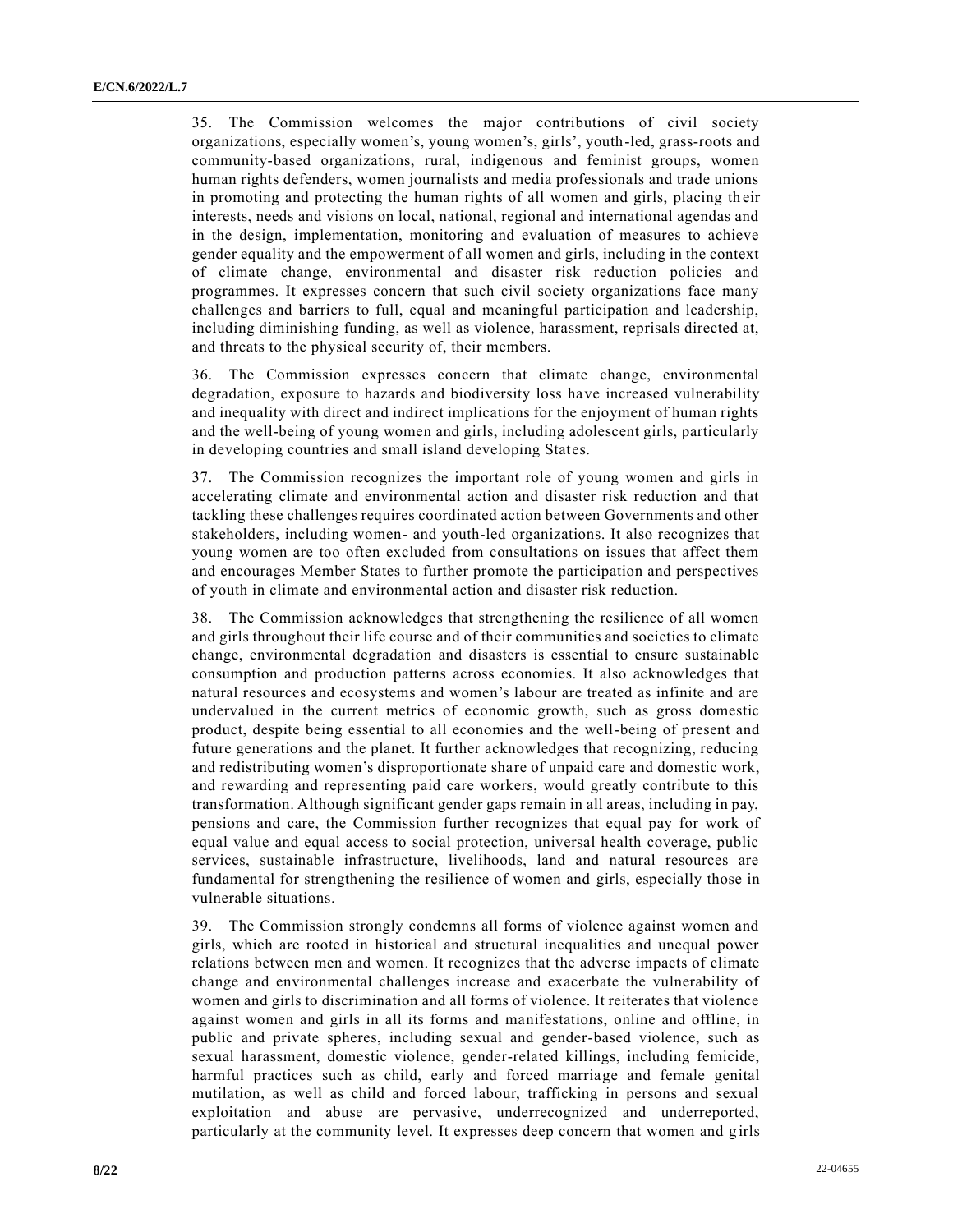may be particularly vulnerable to violence because of multidimensional poverty, disability, limited or lack of access to justice, effective legal remedies and psychosocial services, including protection, rehabilitation, reintegration, and to health-care services. It re-emphasizes that violence against women and girls is a major impediment to the achievement of gender equality and the empowerment of all women and girls and that it violates and impairs or nullifies their full enjoyment of all human rights and fundamental freedoms.

40. The Commission recognizes that girls are often at greater risk of being exposed to and experiencing various forms of discrimination, violence and harmful practices, such as child, early and forced marriage and female genital mutilation, as well as child labour and trafficking, which, among other things, hinder the realization of their rights, and reaffirms the need to achieve gender equality to ensure a just and equitable world for girls, including by partnering with men and boys, as an important strategy for advancing the rights of girls.

41. The Commission also recognizes that violence against women and girls, including sexual harassment in private and public spaces, including in educational institutions and the world of work, as well as in digital contexts, impedes participation and decision-making in the context of climate change, environmental and disaster risk reduction policies and programmes and leads to a hostile environment.

42. The Commission further recognizes that the growing prevalence of violence against women and girls in digital contexts, especially on social media, and the lack of preventive measures and remedies underline the need for action by Member States in partnership with other stakeholders to prevent and respond to violence and harassment online and offline and other negative effects of technological development. It recalls that emerging forms of violence, such as cyberstalking, cyberbullying and privacy violations, are affecting a high percentage of women and girls and compromising, inter alia, their health, their emotional, psychological and physical well-being and their safety.

43. The Commission underlines the particular impacts of climate change, environmental degradation and disasters on women and girls in conflict-affected and post-conflict settings, and stresses that the full, equal, effective and meaningful participation of women at all levels of decision-making and leadership is critical in all stages of peace processes, conflict prevention, conflict resolution and peacebuilding. The Commission further expresses concern about the heightened risks of violence against women and girls during disasters and conflicts, including violence and abuse in shelters during disasters and conflicts. It emphasize s the need to address sexual and gender-based violence both during and in the aftermath of disasters and conflicts, including by adopting preventive approaches that take into account the needs and perspectives of victims and survivors.

44. The Commission recognizes the disruption caused by climate change, environmental degradation and disasters to education systems across the world, often keeping girls, adolescent girls and young women out of school and limiting their access to education, including to the skills and knowledge needed to adapt and respond to these challenges. It reaffirms the right to education for all women and girls and stresses that equal access to inclusive, equitable and quality education provides them with opportunities, capacities and understanding that enable women's full, equal, effective and meaningful participation and strengthen the voice, agency and leadership of women and girls in climate, environmental and disaster risk action.

45. The Commission also recognizes the adverse impact of climate change, environmental degradation and disasters on health as well as on the other environmental determinants of health, such as clean air, safe water and sanitation, including menstrual health and hygiene management, safe, sufficient and nutritious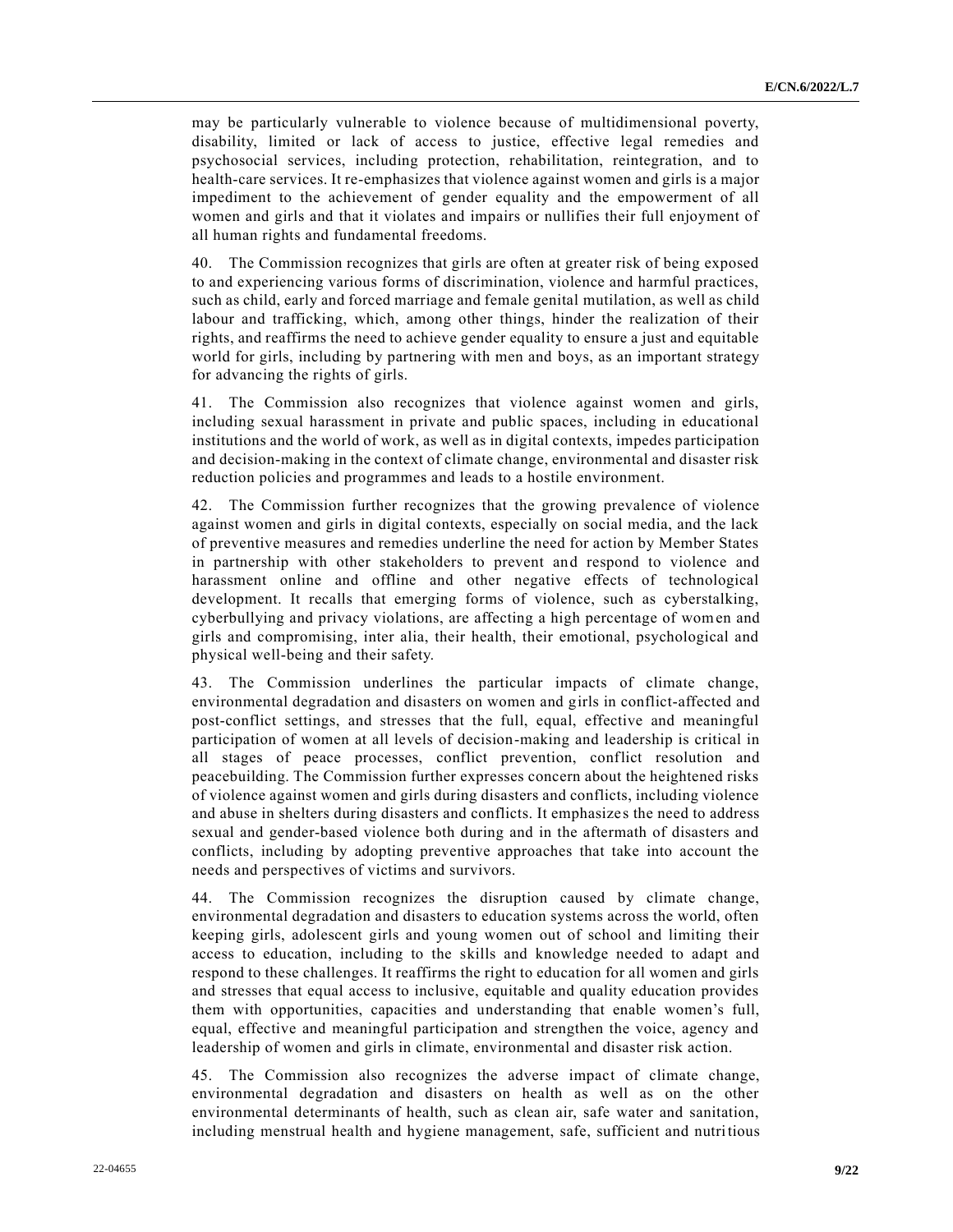food and secure shelter, and in this regard underscores the need to foster health in climate change adaptation efforts and disaster risk reduction strategies, underlining that resilient, people-centred and accessible health systems are necessary to protect the health of all women and girls, particularly those in vulnerable situations.

46. The Commission reaffirms that the right to the highest attainable standard of physical and mental health is foundational to building the resilience of all women and girls. It further recognizes that climate change, environmental degradation and disasters have differential health effects for women and girls and exacerbate existing gender gaps in access to and outcomes of health services, especially when goods and services are limited or unavailable owing to the destruction of infrastructure, roads and clinics, particularly in rural and remote areas. It underlines the need for strengthening access to gender-responsive, safe, available, affordable, accessible, quality and inclusive health-care services, including those related to mental health, maternal and neonatal health, menstrual health and hygiene management, and ensuring universal access to sexual and reproductive health-care services, including for family planning, information and education.

47. The Commission recognizes that women and girls undertake a disproportionate share of unpaid care and domestic work, which can be exacerbated by climate change, environmental degradation and disasters, limits women's ability to participate in decision-making processes and occupy leadership positions, and poses significant constraints on women's and girls' education and training, and on women's economic opportunities and entrepreneurial activities. It stresses the need to recognize and adopt measures to reduce, redistribute and value unpaid care and domestic work by promoting the equal sharing of responsibilities between women and men within the household and by prioritizing, inter alia, sustainable infrastructure, social protection policies and accessible, affordable and quality social services, including care services, childcare and maternity, paternity or parental leave.

48. The Commission acknowledges women's and girls' critical contributions to their families and communities in climate action, resilience-building, protection and conservation of the environment and disaster risk reduction. It recognizes the importance of implementing family-friendly and family-oriented policies aimed at, inter alia, achieving gender equality and the empowerment of all women and girls and their enjoyment of all human rights in the context of climate change, environmental degradation and disaster risk reduction, and also recognizes the need to ensure that all sustainable development policies and programmes are responsive to the changing needs and expectations of families in fulfilling their numerous functions and that the rights, capabilities and responsibilities of all family members are respected.

49. The Commission stresses the importance of investing in accessible and sustainable infrastructure and technology, including in rural areas, such as access to safe water and sanitation, including water for irrigation, energy, transport and information and communications technology, and other physical infrastructure for public services.

50. The Commission recalls that the human rights to safe drinking water and to sanitation are essential for the full enjoyment of life and all human rights. It is deeply concerned that water scarcity and disruptions to supply induced by climate change, environmental degradation and disasters disproportionately affect women and girls, with women walking long distances or waiting hours in queues to obtain water, which restricts their time for other activities, such as education and leisure, or for earning a livelihood. The Commission underlines that gender-responsive water and sanitation services and infrastructure are key to bolstering the resilience of all women and girls, and further recognizes the need to expand women's and girls' access to adequate, safe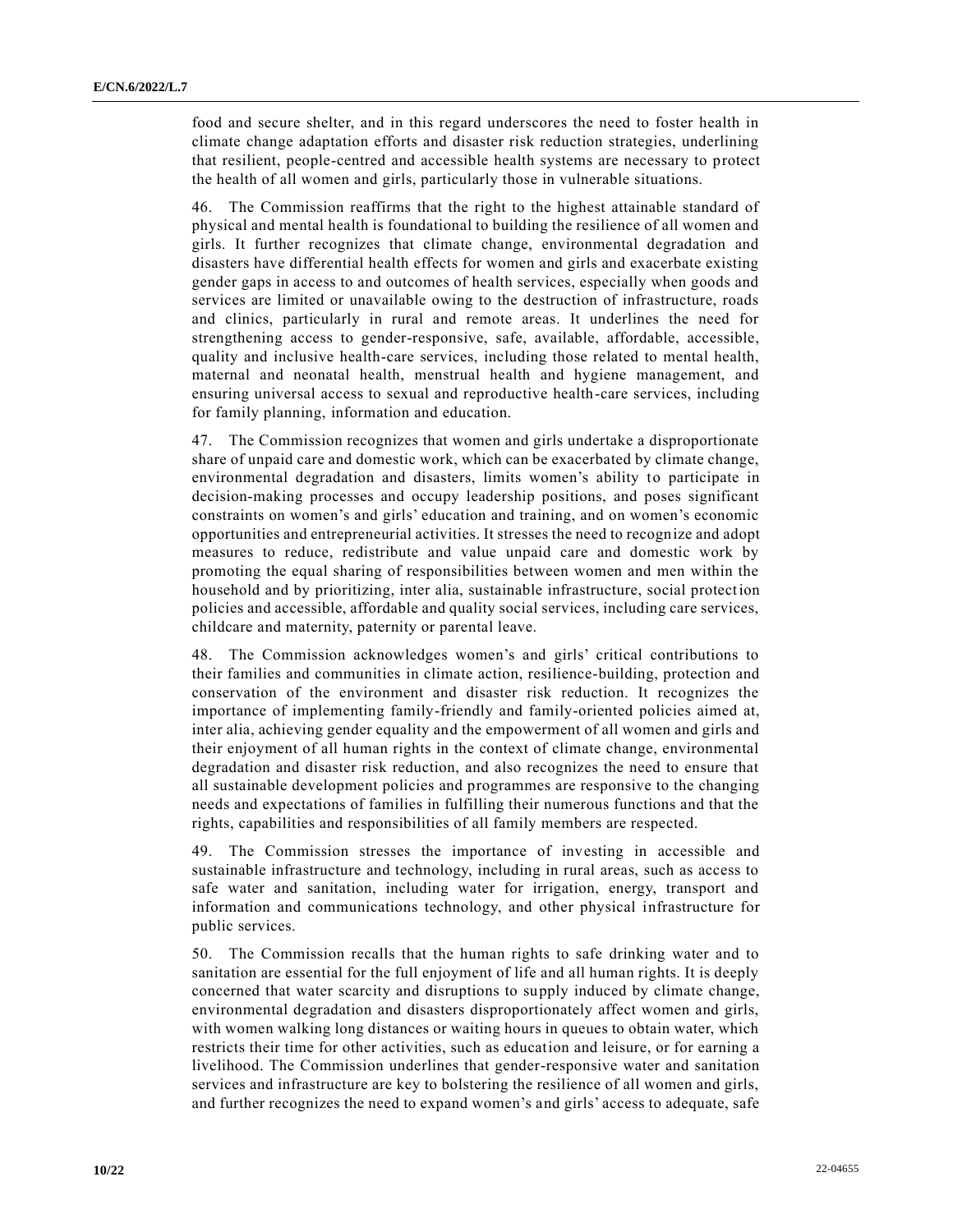and clean water and sanitation facilities, including for menstrual health and hygiene, especially in disaster relief and humanitarian shelters.

51. The Commission underscores that rapid technological change, including new and emerging digital technologies, has an impact on women's employment opportunities and can accelerate progress towards achieving gender equality and the empowerment of all women and girls in the context of climate change, environmental and disaster risk reduction policies and programmes and facilitate efforts to promote and protect human rights and fundamental freedoms, as well as bridge digital divides both between and within countries. It emphasizes the importance of promoting equal access to information and communications technologies that are affordable and accessible, and to the Internet for all women and girls, as well as digital literacy, finance and capacity-building, working towards closing digital divides, including the gender digital divide, and targeting science, technology and innovation strategies to reduce patterns of inequality and promote the empowerment of all women and girls and women's full, equal and effective participation in public life, including in the context of climate change, environmental degradation and disasters, and notes with concern that new technological developments can perpetuate existing patterns of inequality and discrimination, including in the algorithms used in artificial intelligence-based solutions.

52. The Commission recognizes that soils, forests, fisheries, water and biomass, among others, are principal sources of income, livelihood, food security, social protection and employment, particularly for women and girls living in poverty. It also recognizes that the unsustainable depletion or deterioration of natural resources can displace communities, especially women, from income-generating activities while greatly adding to unremunerated work and that, in both urban and rural areas, environmental degradation results in negative effects on the health, well-being and quality of life of the population at large, especially women and girls of all ages. It further recognizes the importance of sustainable fisheries and of the elimination of illegal, unreported and unregulated fishing for their food security, livelihoods and health. The Commission emphasizes the fundamental importance for women and girls of healthy oceans and a sustainable ocean-based economy in climate change mitigation, adaptation and resilience, as well as the impact of pollution on ecosystem destruction and climate change, including the disproportionate impact of household air pollution on women and girls as well as the consequences of plastic pollution, including in oceans and other water bodies, for food security, livelihoods and the health of women and girls.

53. The Commission emphasizes that achieving gender equality and the empowerment of all women and girls can result in greater food security, better nutrition and more inclusive, resilient and sustainable food systems for all and that their unequal access and rights to important resources and productive assets, such as land, water, pasture, agricultural inputs, technology and information, as well as extension and advisory services, limit their potential to be productive in agriculture, to become empowered for making strategic decisions and to realize their rights. It also emphasizes that unequal food systems disproportionately affect women and girls, making them more vulnerable to food insecurity and malnutrition, which is exacerbated, inter alia, by climate change, environmental degradation and disasters.

54. The Commission recognizes the need to ensure just transitions that promote sustainable development and the eradication of poverty, and the creation of decent work and quality jobs, including for women, as well as the need to involve workers and their communities in discussions that affect their livelihoods, including through making financial flows consistent with a pathway towards low greenhouse gas emission and climate-resilient development, including through the deployment and transfer of technology and the provision of support to developing country parties. It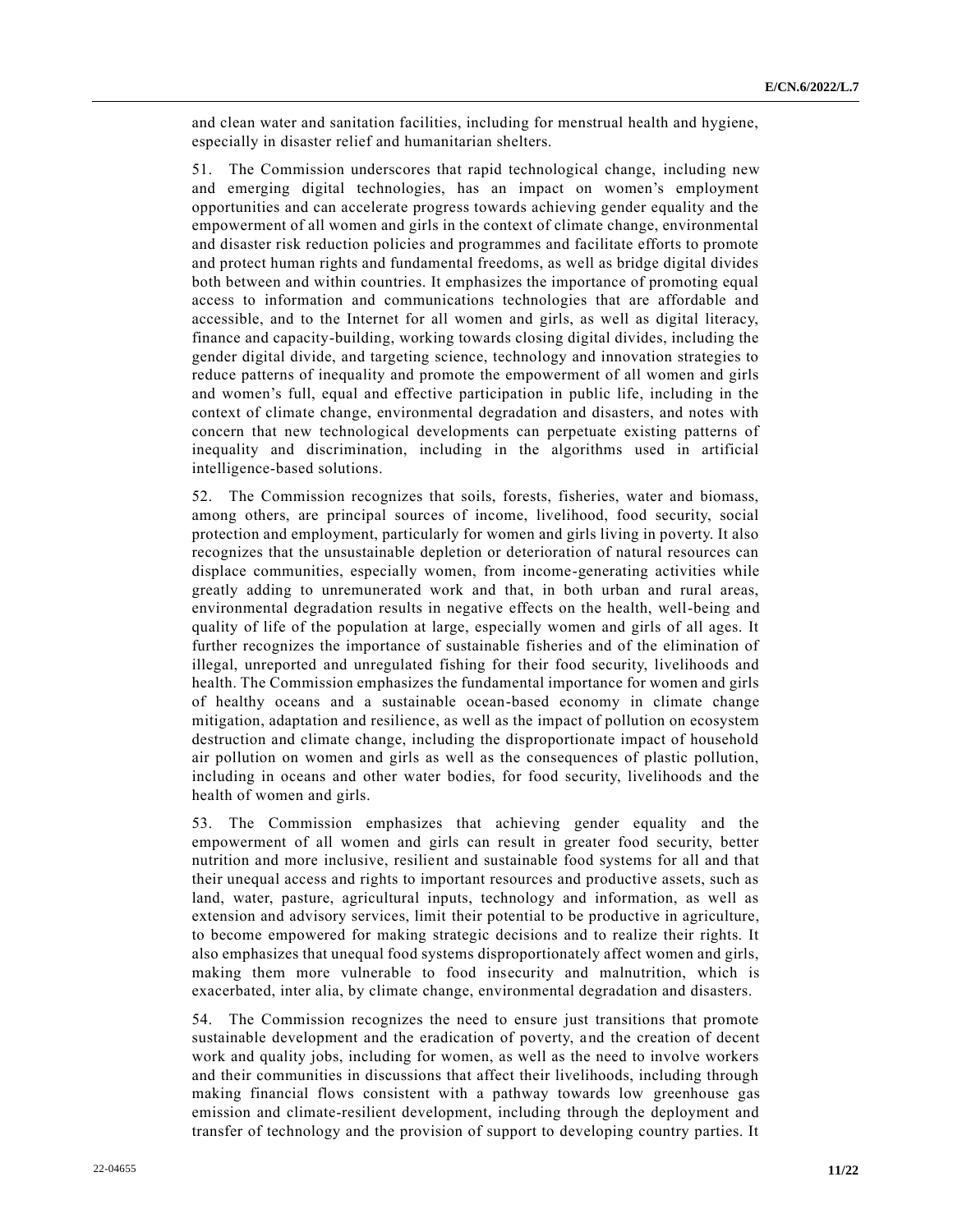expresses concern that discriminatory social norms and persistent gender gaps and inequality in education and vocational training in science, technology, engineering and mathematics and occupational segregation keep women from attaining and retaining decent work and quality jobs in sustainable economies and in the context of climate change, environmental and disaster risk reduction policies and programmes. It emphasizes that closing gender gaps, including in digital and financial literacy, and ensuring full and equal access to quality education, training, information, skills development, leadership and mentorship programmes, and technical and financial support, is key to increasing women's and girls' resilience and empowering them as agents of change in climate action.

55. The Commission reaffirms the importance of significantly increasing investments to close resource gaps for achieving gender equality and the empowerment of all women and girls through, inter alia, the mobilization of adequate financial resources from all sources, including domestic and international resource mobilization and allocation, the full implementation of official development assistance commitments and combating illicit financial flows, so as to build on progress achieved and strengthen international cooperation, including North-South, South-South and triangular cooperation, bearing in mind that South-South cooperation is not a substitute for, but rather a complement to, North-South cooperation.

56. The Commission is concerned that the lack of disaggregated data and gender statistics on climate change, environmental degradation and disaster risk reduction across sectors, especially with regard to women and girls in the context of environmental conservation and climate change mitigation and adaptation, is limiting the capacity of policymakers to identify gender differences in vulnerability and adaptive capacity, as well as to develop and adopt effective, evidence-based policies and programmes at all levels. It recognizes that disaster risk reduction requires a multi-hazard approach and inclusive risk-informed decision-making based on the open exchange and dissemination of disaggregated data, including by sex, age and disability, as well as on easily accessible, up-to-date, comprehensible, science-based, non-sensitive risk information, complemented by traditional knowledge.

57. The Commission recognizes the important roles and contributions of indigenous women, rural women, women smallholder farmers and women who use coastal marine resources as agents in eradicating poverty and enhancing sustainable agricultural and fisheries development and food security, and as guardians of biodiversity. It highlights the importance of ensuring that the perspectives of all indigenous and rural women and girls are taken into account and that they fully and equally participate in the design, implementation, follow-up to and evaluation of policies and activities that affect their livelihoods, well-being and resilience. It underlines the fact that meaningful progress in achieving gender equality and the empowerment of all women and girls necessitates closing gender gaps, introducing gender-responsive policies, interventions and innovations, including in agriculture and fisheries, and ensuring women's equal access to agricultural and fisheries technologies, technical assistance, productive resources, land tenure security and access to basic services, ownership and control over land and other forms of property, inheritance and natural resources, as well as access to and participation in local, regional and international markets.

58. The Commission also recognizes that indigenous women and girls, regardless of age, often face violence, discrimination, exclusion and higher rates of poverty, and limited access to health-care services, information and communications technology, infrastructure, financial services and education, and employment for women, while also recognizing their cultural, social, economic and political contributions to climate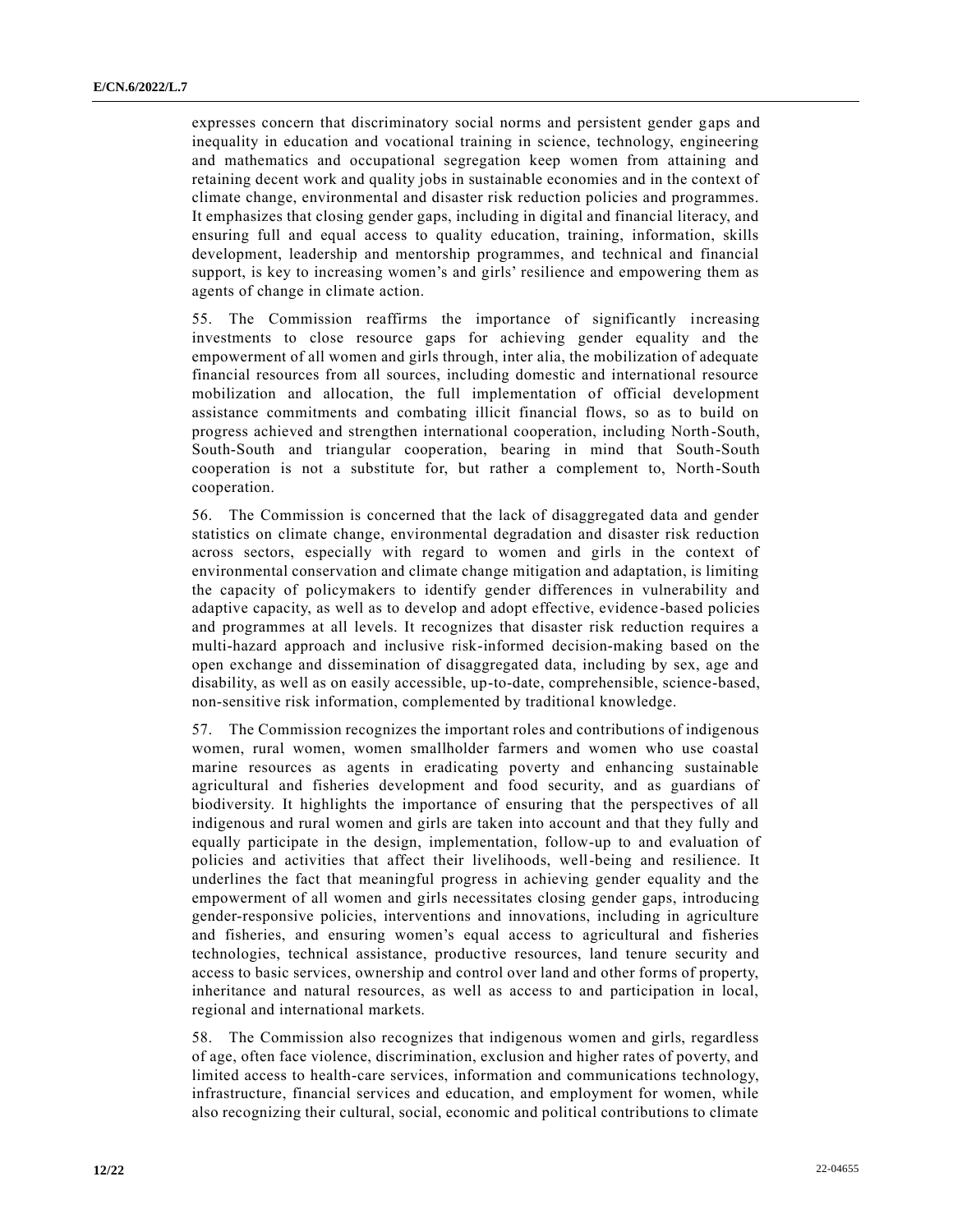change mitigation and adaptation, disaster preparedness, response and management, and environmental conservation and management.

59. The Commission stresses the particular challenges that all women and girls with disabilities face in the context of climate change, environmental degradation and disasters, including their increased susceptibility to diseases, heat stress, reduced mobility and social exclusion. It also stresses the need for measures to address the specific barriers they face, to promote their physical, emotional, psychosocial and financial resilience and to ensure all women's full, equal and meaningful participation and leadership in disaster response planning for emergency situations and evacuations, humanitarian emergency response and health-care services.

60. The Commission emphasizes the importance of recognizing the positive contributions of migrant women and girls and of promoting a gender and human rights perspective in migration policies and programmes to address the situations of vulnerability that migrant women and girls face, including in the context of climate change, environmental degradation and disasters, as well as to address all forms of violence, including sexual and gender-based violence, that may occur as a result of displacement, underlining in this regard the obligation of States to protect, respect and fulfil the human rights of all migrants.

61. The Commission recognizes the importance of the full engagement of men and boys as agents and beneficiaries of change, and as strategic partners and allies in the achievement of gender equality and the empowerment of all women and girls in the context of climate change, environmental and disaster risk reduction policies and programmes in order to combat and eliminate the gender stereotypes, sexism and negative social norms that fuel discrimination and all forms of violence, including sexual and gender-based violence, and undermine gender equality, while noting the ongoing need to educate children from a young age regarding the importance of gender equality, human rights, treating all people with dignity and respect and promoting a culture of peace, non-violent behaviour and respectful relationships.

62. The Commission urges governments at all levels and as appropriate, with the relevant entities of the United Nations system and international and regional organizations, within their respective mandates and bearing in mind national priorities, and invites civil society, inter alia, women's organizations, youth-led organizations, feminist groups, faith-based organizations, the private sector and national human rights institutions, where they exist, and other relevant stakeholders, as applicable, to take the following actions:

#### **Strengthen normative, legal and regulatory frameworks**

(a) Take action to fully implement existing commitments and obligations with respect to the achievement of gender equality and the empowerment of all women and girls and the full and equal enjoyment of their human rights and fundamental freedoms without discrimination of any kind, including in the context of climate change, environmental and disaster risk reduction policies and programmes;

Consider ratifying or acceding to, as a matter of particular priority, the Convention on the Elimination of All Forms of Discrimination against Women and the Convention on the Rights of the Child, and the Optional Protocols thereto, limit the extent of any reservations, formulate any such reservations as precisely and as narrowly as possible to ensure that no reservations are incompatible with the object and purpose of the Conventions, review their reservations regularly with a view to withdrawing them, withdraw reservations that are contrary to the object and purpose of the relevant Convention and implement the Conventions fully by, inter alia, putting in place effective national legislation and policies;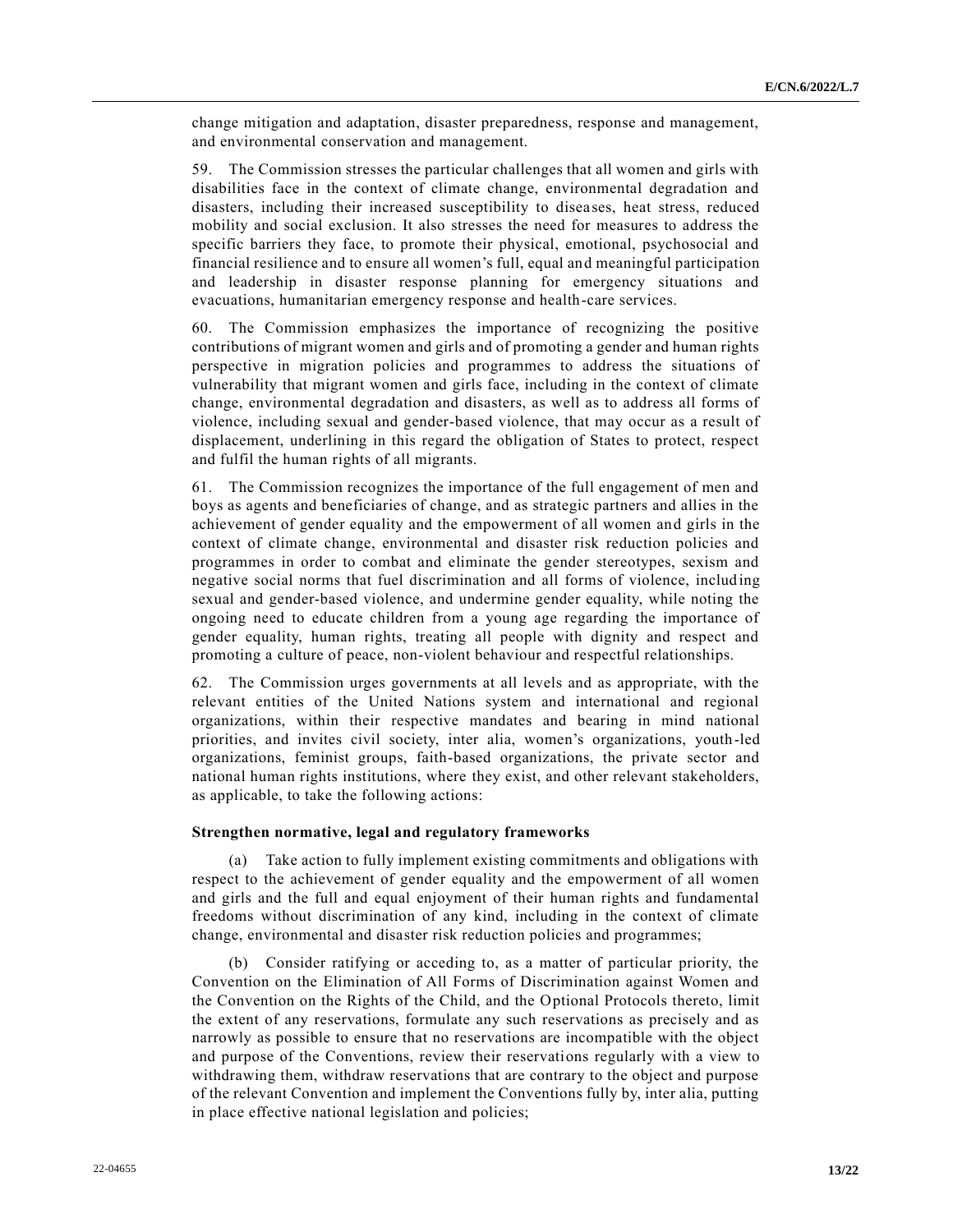(c) Respect and fulfil existing commitments and obligations under the Rio conventions, the Paris Agreement, the Glasgow Climate Pact and the Sendai Framework for Disaster Risk Reduction 2015–2030 related to climate change, biodiversity, desertification, environment and disaster risk reduction in a holistic and integrated manner, taking into account their gender action plans and calling for the creation of such plans where there are none, and highlighting the importance of integrating a gender perspective in, and ensuring the participation of indigenous women when elaborating, nationally determined contributions, national adaptation plans, national biodiversity strategies and action plans, land degradation neutrality targets and national and local strategies for disaster risk reduction, while also noting the importance of the ongoing discussions regarding the post-2020 global biodiversity framework to be adopted at the fifteenth session of the Conference of the Parties to the Convention on Biological Diversity;

(d) Give due consideration to incorporating gender equality and the empowerment of all women and girls into the review of global progress in the implementation of the Sendai Framework for Disaster Risk Reduction, including through the global and regional platforms on disaster risk reduction and the 2023 midterm review of the Sendai Framework, as part of the integrated and coordinated follow-up processes to United Nations conferences and summits, aligned with the Economic and Social Council, the high-level political forum on sustainable development and the quadrennial comprehensive policy review cycles;

(e) Promote and protect the rights of all women and girls relating to the enjoyment of a clean, healthy and sustainable environment and adopt policies and programmes for the enjoyment of these rights, including by addressing the impacts of climate change, environmental degradation and disasters;

(f) Identify and eliminate all forms of discrimination against women and girls in the context of climate change, environmental degradation and disasters, in relation to land tenure security and access to, ownership of and control over land and other forms of property, inheritance, natural resources, appropriate new technology and financial services, including microfinance, and ensure women's and girls' access to justice and accountability for violations of their human rights, with particular attention given to older women, widows and young women;

(g) Step up multi-stakeholder efforts to combat racism, racial discrimination, xenophobia and related intolerance, stigmatization, negative stereotyping and violence based on religion, belief or nationality, in order to support the full, equal, effective and meaningful participation and leadership of women and, as appropriate , girls in climate change, environmental and disaster risk reduction policies and programmes;

(h) Integrate a disability-inclusive and gender perspective into the development, review and implementation of laws, policies and programmes on climate change adaptation and mitigation, biodiversity conservation and sustainable use, sustainable natural resources management, including land and water, land-use and urban planning and disaster risk reduction, that support the resilience, adaptive capacities, livelihoods, food security, access to safe water and sanitation, health and well-being of all women and girls in rural and urban areas; and ensure women's equal rights to economic resources, including access to basic services, ownership and control over land and other forms of property, inheritance, natural resources, and technology and financial services, including microfinance;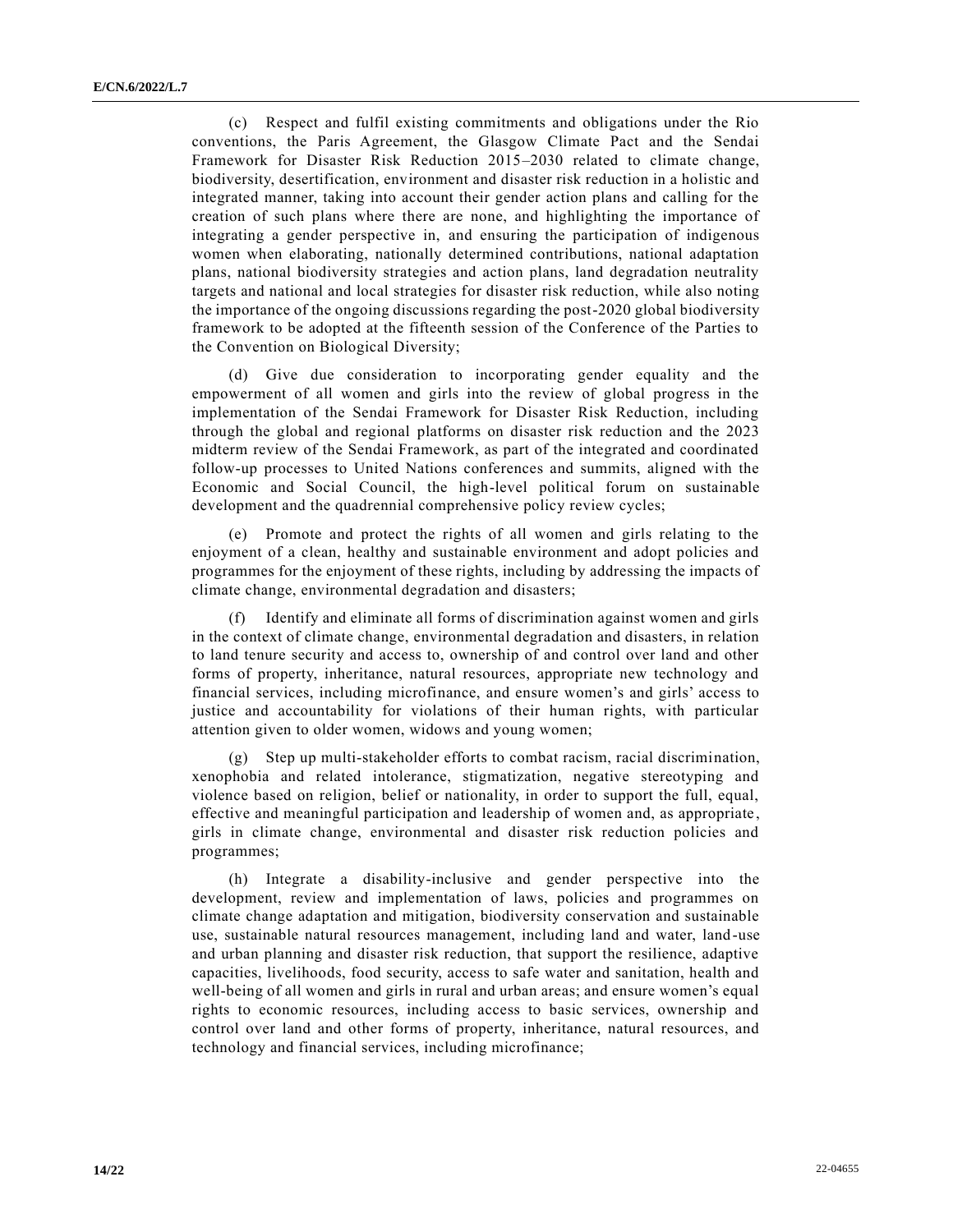## **Integrate gender perspectives into climate change, environmental and disaster risk reduction policies and programmes**

(i) Integrate gender perspectives into the design, funding, implementation, monitoring and evaluation of policies and programmes on climate change mitigation, adaptation and resilience, disaster risk reduction, biodiversity protection, and environmental degradation and pollution, including from chemicals, pesticides and plastics, such as microplastics, as well as into needs assessments, forecasting and early warning systems, and disaster prevention, preparedness, response, relief, rehabilitation and reconstruction plans at the national, regional and international levels, as appropriate;

(j) Recognize and promote awareness of the disproportionate and distinct effects of climate change, environmental degradation and disasters on women and girls, in particular those facing violence, discrimination and displacement, harmful practices, including child, early and forced marriage, and insecurity of land tenure, income and food, and ensure that policies and programmes reflect these impacts; and take targeted action to strengthen the resilience and adaptive capacities of all women and girls, including in cities and tropical, arctic, coastal, mountainous and rural areas;

(k) Recognize the disproportionate impacts of climate change, environmental degradation and disasters on all women and girls who are in conflict and post-conflict settings and humanitarian emergencies, and systematically integrate genderresponsive and age-sensitive perspectives into relevant mechanisms, policies and programming, while promoting the full, equal, effective and meaningful participation of women at all levels of decision-making and their leadership as critical to all stages of peace processes, conflict prevention, conflict resolution and peacebuilding, as well as taking into account the perspectives of women and girls who are internally displaced and those who are refugees, implementing measures to eliminate sexual and gender-based violence and discrimination in these situations and ensuring that the human rights of all women and girls are fully respected and protected in climate change, environmental and disaster risk reduction response and recovery strategies;

Strengthen coordination and gender mainstreaming across sectors and all levels of government in the integrated formulation, implementation and evaluation of climate change, environmental and disaster risk reduction policies and programmes, including by supporting research and awareness-raising activities at the national, regional and international levels on the impact of technologica l, demographic, urbanization, migration and climate change trends on women and girls;

(m) Strengthen the capacity of national gender equality mechanisms at all levels, particularly in the least developed countries and small island developing States, with sustainable and adequate funding and scaled-up, voluntary technology transfer, including through national budget allocations and official development assistance, to ensure the participation of such mechanisms in climate, environmental and disaster risk governance and to support the mainstreaming of a gender perspective into the design, delivery, monitoring and evaluation of climate change, environmental and disaster risk reduction policies and programmes;

(n) Refrain from promulgating and applying any unilateral economic, financial or trade measures not in accordance with international law and the Charter of the United Nations that impede the full achievement of economic and social development, particularly in developing countries;

(o) Ensure the full, equal, effective and meaningful participation, representation and leadership of women at all levels of relevant climate change, environmental and disaster risk reduction decision-making bodies and processes, set specific targets and timelines to achieve gender balance through, inter alia, temporary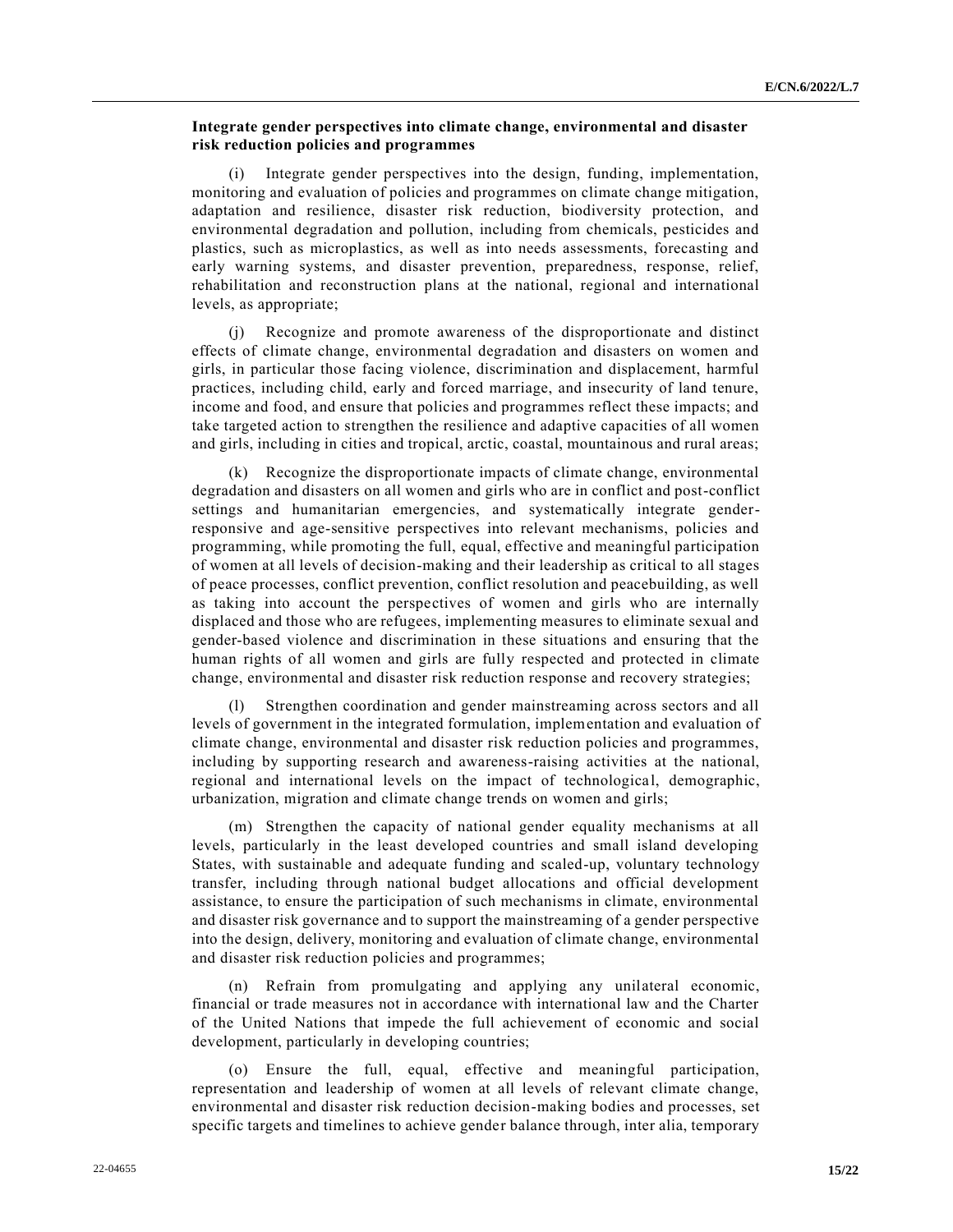special measures, such as quotas, and provide adequate resources, travel funds, capacity-building and training to enable this participation;

(p) Promote the full, equal and meaningful participation and leadership of young women and, as appropriate, adolescent girls in decision-making processes on climate change, environmental and disaster risk reduction action by addressing gender-specific barriers, ensuring their full and equal access to quality education, technology and skills development, leadership and mentorship programmes, increased technical and financial support, and protection from all forms of violence and discrimination;

(q) Protect and promote the rights of all women and girls with disabilities, ensuring their full, equal, effective and meaningful participation in the design, management, resourcing and implementation of gender-sensitive and disabilityinclusive climate change, environmental and disaster risk reduction policies and programmes, and take measures to address their disproportionate exposure to risk, increased loss of livelihoods, disruption to physical, social, economic and environmental networks and support systems, and even loss of life during and in the aftermath of disasters;

(r) Recognize that adverse impacts of climate change, environmental degradation and natural disasters are among the drivers and factors that compel women and girls to leave their countries of origin and, in this regard, develop and expand policies and programmes for the protection of migrant women and girls and their families affected by climate change, environmental degradation and disasters, taking note of relevant recommendations from State-led consultative processes, such as the Agenda for the Protection of Cross-Border Displaced Persons in the Context of Disasters and Climate Change, and the Platform on Disaster Displacement, while recognizing the significant contribution and leadership of women in migrant communities and taking appropriate steps to ensure their full, equal and meaningful participation in the development of local solutions and opportunities;

(s) Leverage and strengthen the full, equal and meaningful participation of women and the influence of all women and girls, especially those from rural areas and from the most affected communities, as well as those in vulnerable situations, in the conservation and sustainable use of natural resources and in climate mitigation and adaptation initiatives and programmes, including in conflict settings and humanitarian emergencies, and encourage sharing and learning;

(t) Promote a gender-responsive approach and the full, equal, effective and meaningful participation of women in decision-making and leadership of women and, as appropriate, girls in water and sanitation and household energy management in the context of climate change, environmental and disaster risk reduction policies and programmes; take measures to reduce the time spent by women and girls on collecting household water and fuel and protect them from threats, assaults and sexual and gender-based violence while doing so and when accessing sanitation facilities outside their homes or practising open defecation and urination; ensure access to water and sanitation and hygiene, including menstrual health and hygiene management, for all women and girls, especially those in marginalized and vulnerable situations, including in schools and other educational settings, workplaces, health centres, public and private facilities and at home; and address widespread silence and stigma, as well as the negative impact of inadequate and inequitable access to sanitation on the access of girls to education;

#### **Expand gender-responsive finance**

(u) Increase the gender responsiveness of investment in climate change, environmental and disaster risk reduction policies and programmes by scaling up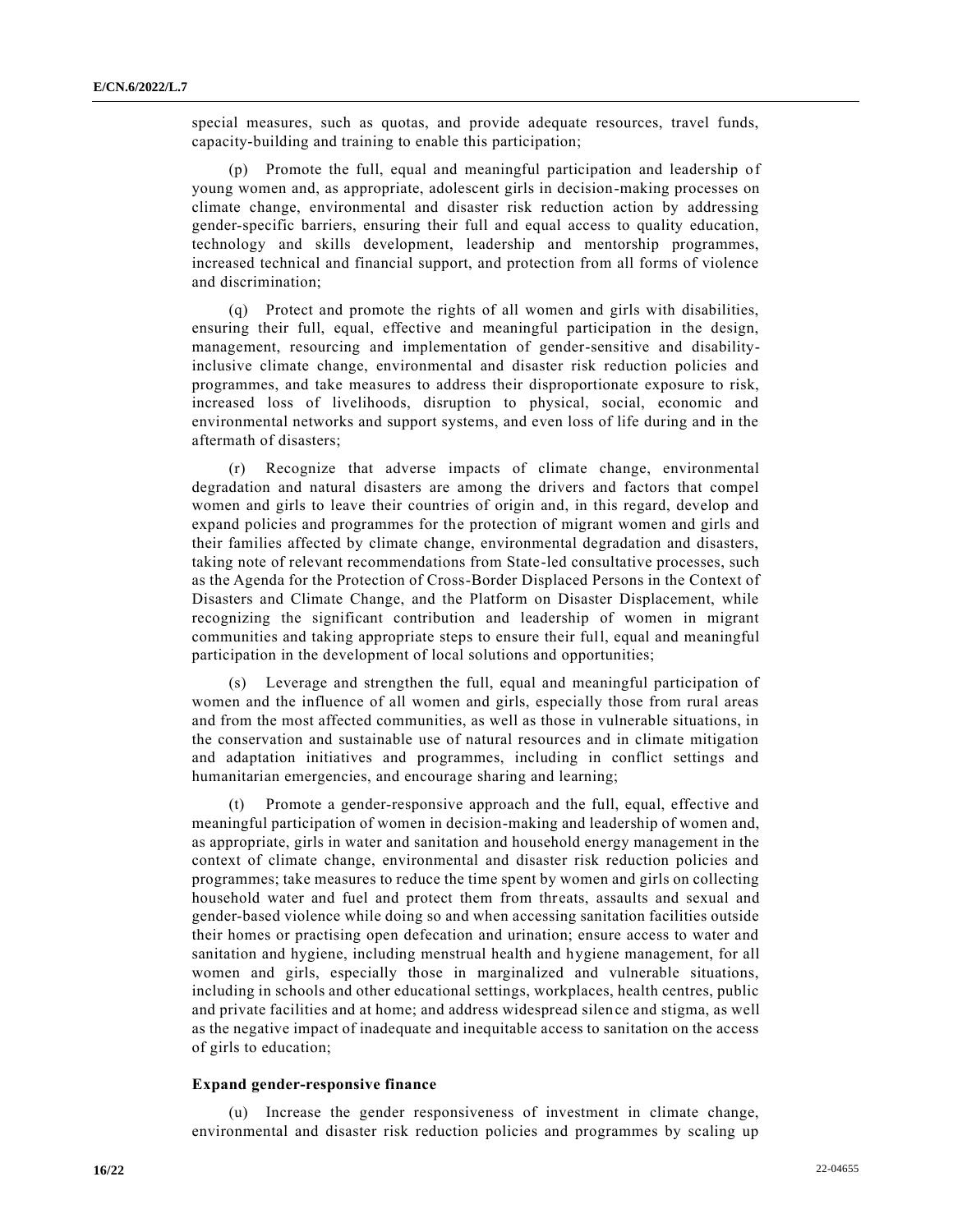technology transfer, capacity-building and the mobilization of financial resources from all relevant sources, including public, private, national and international resource mobilization and allocation;

(v) Urge developed countries to fully implement their respective official development assistance commitments, including the target of 0.7 per cent of their gross national income for official development assistance to developing countries and the target of 0.15 to 0.20 per cent of their gross national income for official development assistance to the least developed countries, and encourage developing countries to build on the progress achieved in ensuring that official development assistance is used effectively to help meet development goals and targets and help them, inter alia, to achieve gender equality and the empowerment of women and girls in the context of climate change, environmental and disaster risk reduction and policies and programmes;

(w) Strengthen international and regional cooperation, including North-South, South-South and triangular cooperation, bearing in mind that South-South cooperation is not a substitute for, but rather a complement to, North-South cooperation, and invite all States to enhance South-South and triangular cooperation focusing on shared development priorities, with the involvement of all relevant multiple stakeholders in government, civil society and the private sector, while noting that national ownership and leadership in this regard are indispensable for the achievement of gender equality and the empowerment of all women and girls and for improving their lives and well-being;

(x) Encourage efforts to increase the full, meaningful and equal participation of women in climate action and to ensure gender-responsive implementation and means of implementation, which are vital for raising ambition and achieving climate goals; to provide enhanced support, in accordance with the Glasgow Climate Pact, in particular by developed country parties, including through financial resources, technology transfer and capacity-building, to assist developing country parties with respect to both mitigation and adaptation, in continuation of their existing obligations under the United Nations Framework Convention on Climate Change and the Paris Agreement, and encourage other parties to provide or continue to provide such support voluntarily; and to urgently scale up action and support, as appropriate, including finance, technology transfer and capacity-building, for implementing approaches to averting, minimizing and addressing loss and damage associated with the adverse effects of climate change in developing country parties that are particularly vulnerable to these effects;

(y) Recognize, in accordance with the Glasgow Climate Pact, the need to mobilize climate finance from all sources to reach the level needed to achieve the goals of the Paris Agreement, including by significantly increasing support for developing country parties, beyond \$100 billion per year, while noting with deep regret that the goal of developed country parties to mobilize jointly \$100 billion per year by 2020 in the context of meaningful mitigation actions and transparency on implementation has not yet been met, and welcoming the increased pledges made by many developed country parties and the "Climate finance delivery plan: meeting the US\$100 billion goal" and the collective actions contained therein, urge developed country parties to fully deliver on the \$100 billion goal urgently and through to 2025 and emphasize the importance of transparency in the implementation of their pledges;

(z) Provide national gender equality mechanisms and entities responsible for climate change, environmental and disaster risk management and reduction policies, among others, with adequate human and financial resources to ensure that a gender perspective is integrated into the design, implementation and evaluation of relevant policies, programmes and projects;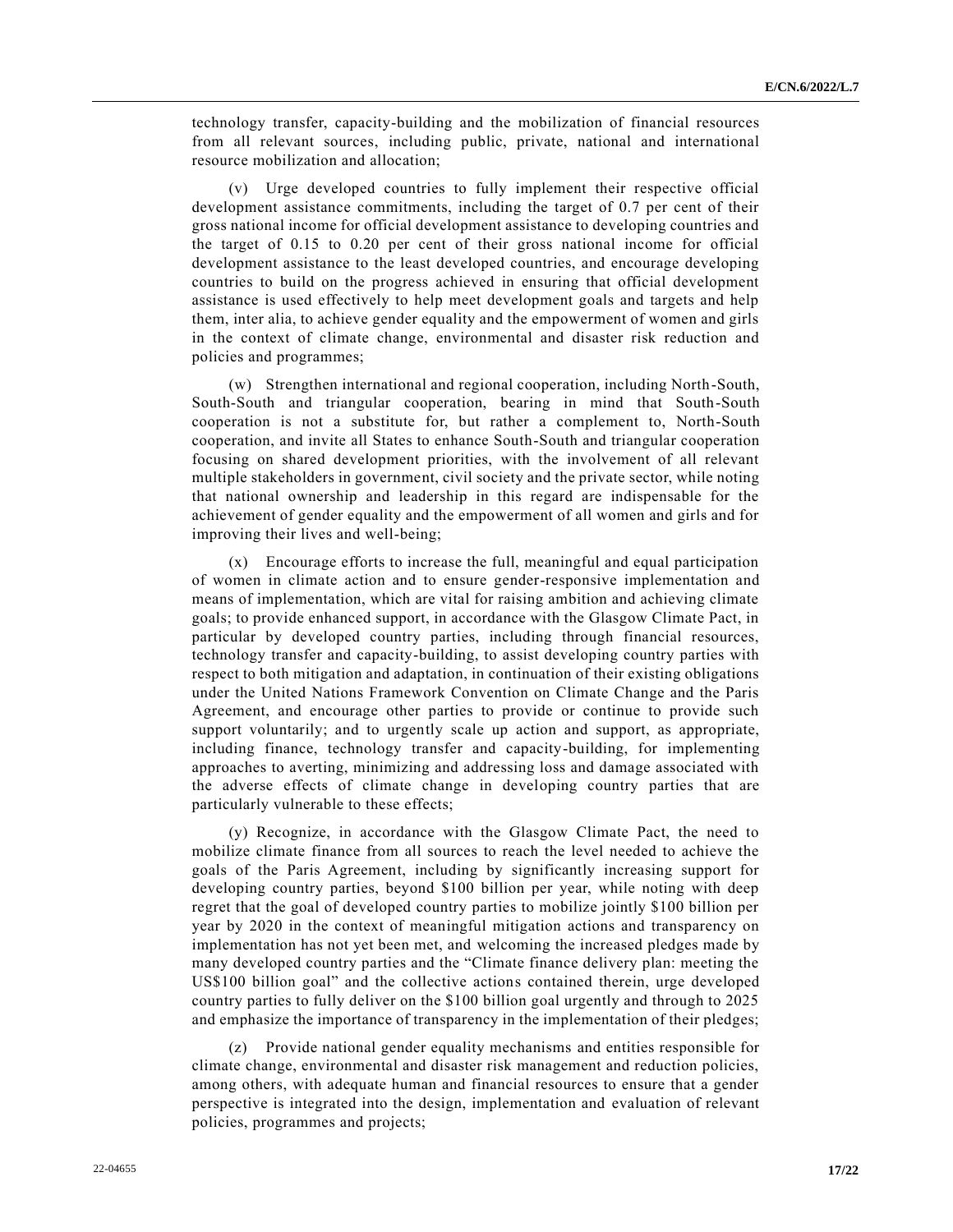(aa) Increase public and private financing to women's civil society organizations, including young women's, girls' and youth-led organizations, feminist groups and women's cooperatives and enterprises for climate change, environmental and disaster risk reduction initiatives, including those that apply local and indigenous knowledge and solutions, and strengthen monitoring and accountability at the national, regional and international levels, as appropriate;

(bb) Build and strengthen the resilience and adaptative capacities of all women and girls in the context of climate change, environmental degradation and disasters through the financing and provision of sustainable infrastructure and public serv ices, social protection and decent work for women;

(cc) Foster the full, equal and meaningful participation and leadership of women and, as appropriate, girls living in rural areas; increase investment in genderresponsive, sustainable rural development strategies and technological solutions to address climate change, environmental degradation and disasters; and strengthen rural women's economic empowerment, adaptive capacity and resilience and their access to land tenure security, decent work, infrastructure, information and communications technologies, and financial services, in particular for women heads of households and women smallholder farmers;

(dd) Promote and protect the rights of all indigenous women and girls by addressing the multiple and intersecting forms of discrimination and barriers they face, including violence and higher rates of poverty, ensuring access to quality and inclusive education and employment, health care, public services, economic resources, including land and natural resources, and promoting their full and effective participation in the economy and in decision-making processes at all levels and in all areas, taking into account the principle of free, prior and informed consent of indigenous peoples and their ancestral knowledge and practices, and recognizing their cultural, social, economic and political contributions to climate change mitigation and adaptation, environmental action and disaster resilience;

(ee) Promote and invest in gender-responsive, quality and inclusive education, lifelong learning, reskilling and training, including in science, technology, engineering and mathematics, for women and girls, including pregnant adolescents and young mothers, as well as single mothers, to enable them to continue and complete their education and to acquire the knowledge and skills that can strengthen their resilience and adaptive capacities in order to attain high-quality jobs in the sustainable economy; address negative social norms, gender stereotypes and persistent gender gaps in education at all levels, particularly in science, technology, engineering and mathematics, and information and communications technology; and integrate the causes and consequences of climate change, environmental degradation and disaster risk reduction into educational curricula at all levels;

(ff) Develop policies and programmes with the support, where appropriate, of international organizations, civil society and non-governmental organizations, giving priority to formal, informal and non-formal education programmes, including scientifically accurate and age-appropriate comprehensive education that is relevant to cultural contexts and that provides adolescent girls and boys and young women and men in and out of school, consistent with their evolving capacities, and with appropriate direction and guidance from parents and legal guardians and with the best interests of the child as their basic concern, with information on sexual and reproductive health and HIV prevention, gender equality and women's empowerment, human rights, physical, psychological and pubertal development and power in relationships between women and men, to enable them to build self-esteem and foster informed decision-making, communication and risk reduction skills and to develop respectful relationships, in full partnership with young persons, parents, legal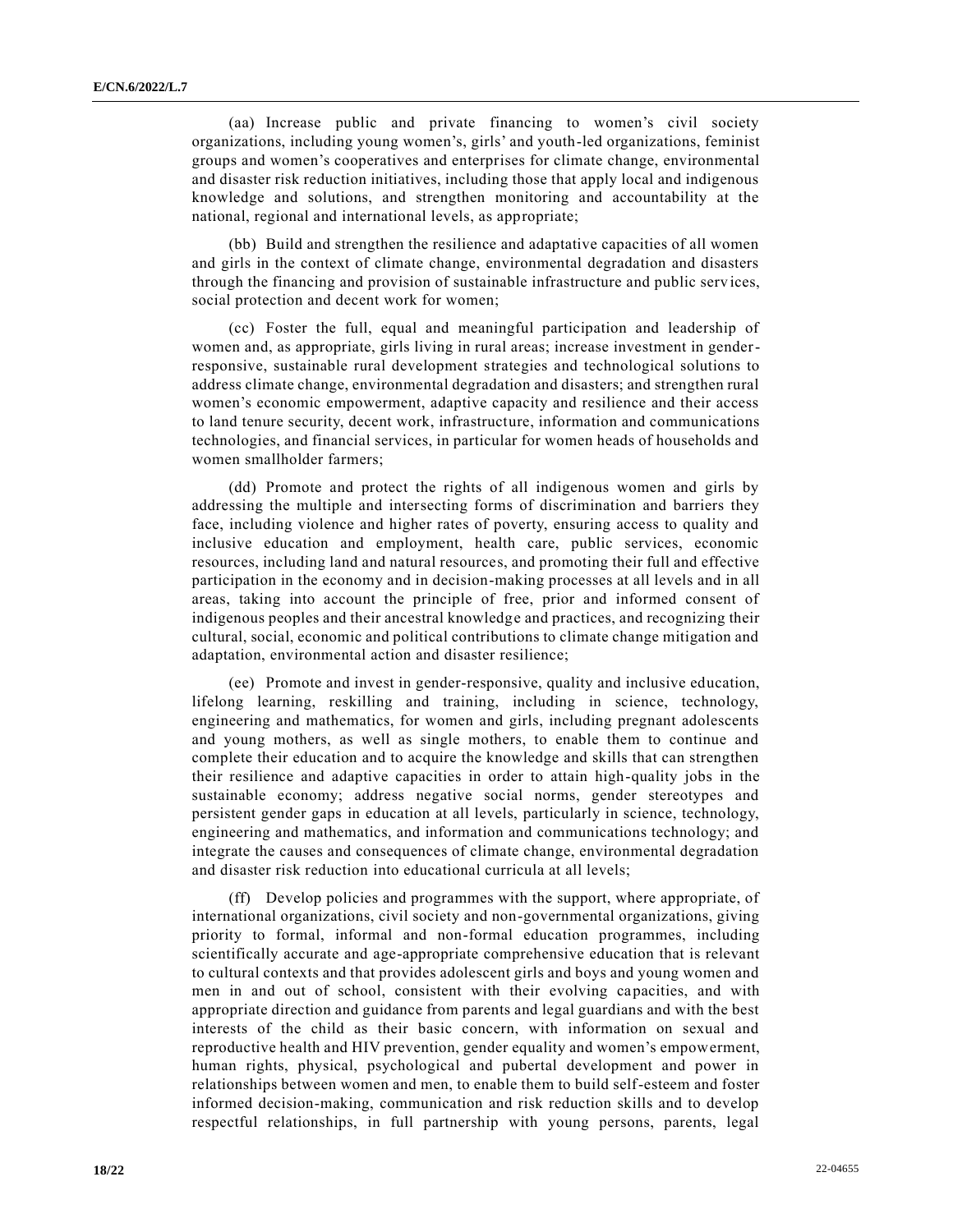guardians, caregivers, educators and health-care providers, in order to, inter alia, enable them to protect themselves from HIV infection and other risks;

(gg) Take concrete measures to realize the right to the enjoyment of the highest attainable standards of physical and mental health for all women and girls, including in humanitarian settings, and ensure the availability, accessibility and acceptability of quality health-care services to address all communicable and non-communicable diseases, including water-borne and neglected tropical diseases, including through universally accessible primary health care and support services and social protection mechanisms, so as to help ensure the climate change, environmental and disaster risk resilience of all women and girls;

(hh) Increase financial investments in quality, affordable and accessible healthcare systems and facilities and in safe, effective, quality, essential and affordable medicines and vaccines for all, as well as in health technologies, including through community outreach and private sector engagement, and with the support of the international community, with a view to promoting each country's path towards achieving universal health coverage for all women and girls, in the context of climate change, environmental degradation and disasters;

(ii) Ensure universal access to sexual and reproductive health and reproductive rights, in accordance with the Programme of Action of the International Conference on Population and Development<sup>27</sup> and the Beijing Platform for Action and the outcome documents of their review conferences, including universal access to sexual and reproductive health-care services, including for family planning, information and education and the integration of reproductive health into national strategies and programmes, and recognizing that the human rights of women include their right to have control over and decide freely and responsibly on all matters related to their sexuality, including sexual and reproductive health, free of coercion, discrimination and violence, as a contribution to the achievement of gender equality and the empowerment of women and the realization of their human rights, including in the context of climate change, environmental and disaster risk reduction policies and programmes;

(jj) Take all appropriate measures to recognize, reduce and redistribute women's and girls' disproportionate share of unpaid care and domestic work by promoting work-life balance, the equal sharing of responsibilities between women and men within households and men's and boys' equitable sharing of responsibilities with respect to care and household work, including men's responsibilities as fathers and caregivers, through flexibility in working arrangements, without reductions in labour and social protections, support for breastfeeding mothers, the provision of infrastructure, technology and public services, such as water and sanitation, renewable energy, transport and information and communications technology, and the implementation and promotion of legislation and policies, such as maternity, paternity, parental and other leave schemes, as well as accessible, affordable and quality social services, including childcare and care facilities for children and other dependants, take steps to measure the value of this work in order to determine its contribution to the national economy, and challenge gender stereotypes and negative social norms in order to create an enabling environment for women's and girls' empowerment in the context of climate change, environmental degradation and disasters, including in situations of response to extreme weather events;

(kk) Bridge the digital divide, including the gender digital divide, to enable equal access to risk-informed information, knowledge and communications, by taking

<sup>27</sup> *Report of the International Conference on Population and Development, Cairo, 5–13 September 1994* (United Nations publication, Sales No. E.95.XIII.18), chap. I, resolution 1, annex.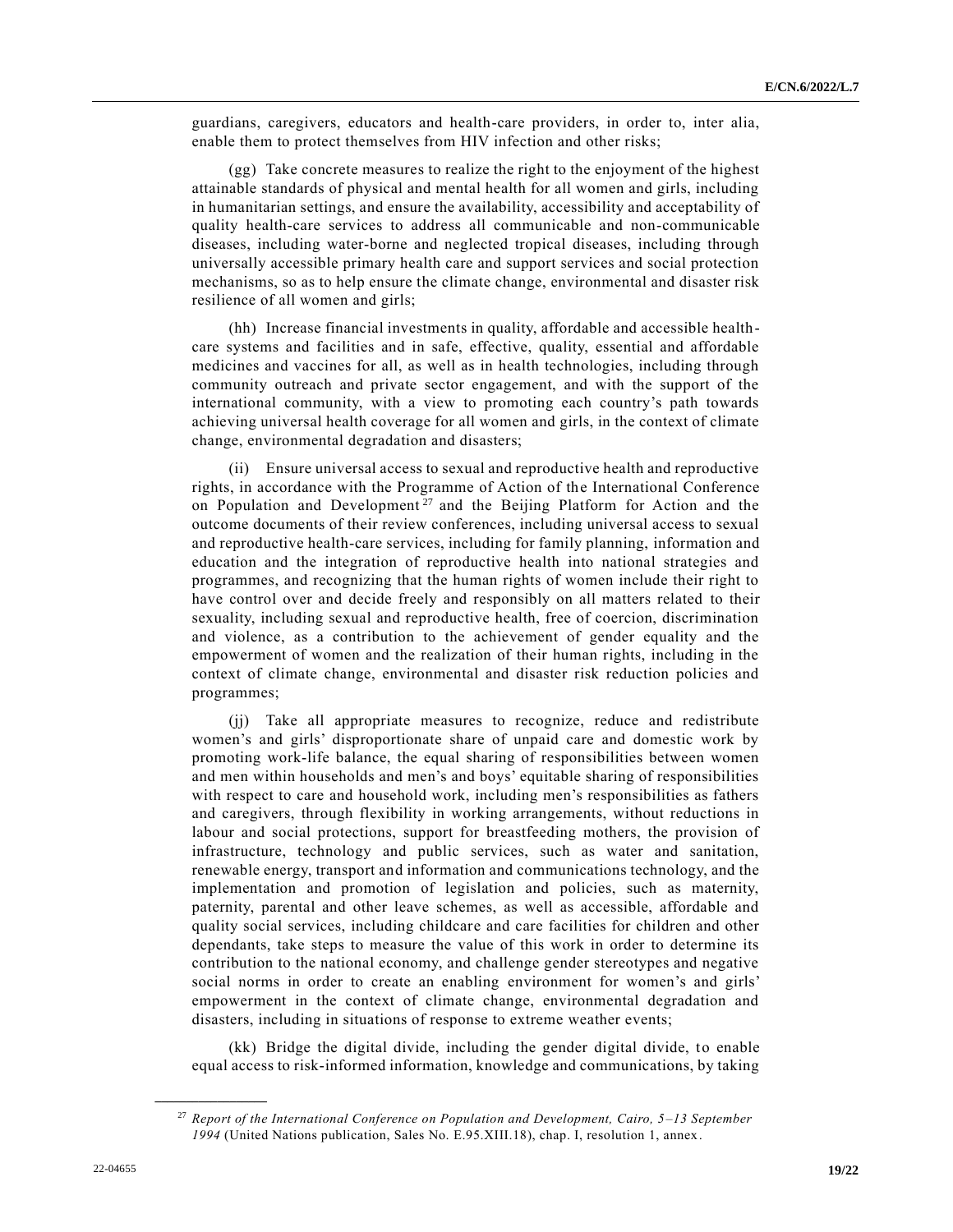concrete measures to promote equal access for all women and girls to digital training, capacity-building, forecasting and preparedness, including early warning systems, through equal access to information and communications technologies, mobile devices and the Internet, so as to promote their empowerment and digital literacy and enable them to develop the skills needed to better cope with the adverse effects of climate change, environmental degradation and disasters, in particular for poor women, women in rural and remote areas, and women farmers and producers;

(ll) Encourage the development, adoption and implementation of effective measures and, as appropriate, national legislation or regulations aimed at minimizing the risks posed by chemicals, in particular to pregnant women, infants and children, and intensify research that takes into account a gender perspective on the impact of environmental pollutants and other harmful substances, including the impact on reproductive health, in the context of climate change, environmental degradation and disasters;

(mm) Eliminate, prevent and respond to all forms of violence against all women and girls in public and private spaces, online and offline, such as sexual and gender-based violence, including domestic violence, gender-related killings, including femicides, all harmful practices, including child, early and forced marriage and female genital mutilation, sexual exploitation and abuse and sexual harassment, as well as trafficking in persons and modern slavery and other forms of exploitation, which are exacerbated in contexts of climate change, environmental degradation and disasters, through multisectoral and coordinated approaches to investigate, prosecute and punish the perpetrators of violence and end impunity, and take appropriate measures to create a safe, enabling and violence-free working environment for women, especially front-line workers and workers involved in disaster response and recovery, including by ratifying key international treaties that provide protection against gender-based violence and sexual harassment;

(nn) Ensure women's and girls' equal access to justice and essential services, including by providing access to comprehensive social, health and legal services for victims and survivors and by providing accessible, confidential, supportive and effective mechanisms for all women wishing to report incidences of violence, and increase women's legal literacy and awareness of available legal remedies and dispute resolution mechanisms, including in the context of climate change, environmental degradation and disaster risk reduction and by strengthening the effectiveness, transparency and accountability of judicial and relevant institutions at all levels;

(oo) Adopt, strengthen and implement policies, strategies and programmes to address the root causes of, prevent and end all forms of violence against women and girls, including by combating gender stereotypes and negative social norms and engaging all relevant stakeholders, including men and boys, journalists and media workers, religious and community leaders, civil society organizations, including women's organizations, and research and educational institutions;

(pp) Strengthen the role and responsibility of the private sector, and encourage and, where appropriate, require all business enterprises to carry out environmental and human rights due diligence, taking into account the Guiding Principles on Business and Human Rights, including with regard to the enjoyment of a clean, healthy and sustainable environment, and by conducting meaningful and inclusive consultations with potentially affected groups and other relevant stakeholders, especially those who are at particular risk;

(qq) Support the important role of civil society actors in promoting and protecting the human rights and fundamental freedoms of all women; take steps to protect such actors, including women human rights defenders, particularly those working on issues related to the environment, land and natural resources, and the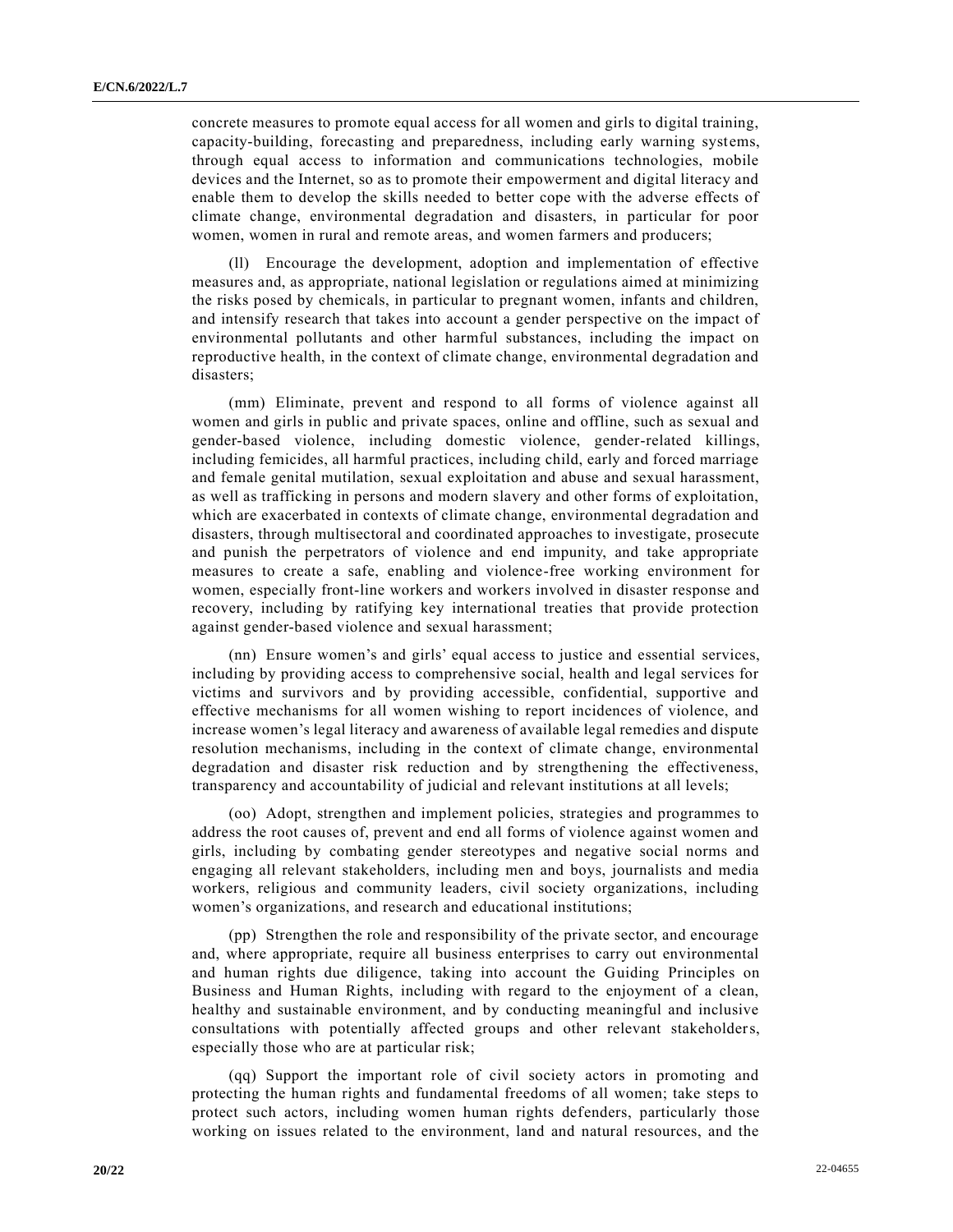rights of indigenous peoples; integrate a gender perspective into the creation of a safe and enabling environment for the defence of human rights and to prevent discrimination, violations and abuses against them, such as threats, harassment, violence and reprisals; and combat impunity by taking steps to ensure that violations or abuses are promptly and impartially investigated and that those responsible are held accountable;

(rr) Recognize the role of women journalists and media professionals in raising public awareness about climate change, environmental and disaster issues and take measures to create and maintain, in law and in practice, a safe and enabling environment in which they can perform their work independently and without undue interference, including by combating all forms of discrimination, harassment and violence, online and offline;

### **Enhance gender statistics and data disaggregated by sex**

(ss) Strengthen the capacity and coordination of national statistical and data production offices and government institutions to collect, analyse, disseminate and use data and statistics on climate change, environmental degradation and disasters, including data disaggregated by income, sex, age, race, ethnicity, marital status, migration status, disability, geographical location and other characteristics relevant in national contexts, while safeguarding privacy rights and data protection, in order to inform the design, implementation and tracking of climate change, environmental and disaster risk reduction policies and programmes, improve approaches to averting, minimizing and addressing loss and damage associated with the adverse effects of climate change, environmental degradation and disasters, and support developing countries in this effort, including through the mobilization of financial and technical assistance to ensure high-quality, reliable and timely disaggregated data and gender statistics;

(tt) Support and fund research and analysis to better understand the impacts of climate change, environmental degradation and disasters on women and girls, including in relation to child, early and forced marriage, trafficking in persons, paid and unpaid care and domestic work, health and education, food production, water and sanitation, violence against women and girls, and in other areas, to determine the linkages between the achievement of gender equality and the empowerment of all women and girls, and climate change, environmental degradation and disasters, in order to inform policies and programmes and to assess women's abilities to cope with and adapt to climate change, environmental degradation and disasters, particularly in developing countries and small island developing States;

#### **Foster a gender-responsive, just transition**

(uu) Support and finance a gender-responsive, equitable and sustainable transition towards low-emission energy systems, including by rapidly scaling up the deployment of clean power generation and energy efficiency measures, that work for all people and the planet, taking into account the potential of ecosystem-based approaches and nature-based solutions, with gender-sensitive and age-inclusive social protection and care at the centre;

(vv) Protect and promote all women's right to work and rights at work and ensure the equal access of women to decent work and quality jobs in all sectors, such as sustainable energy, fisheries, forestry, agriculture and tourism, by eliminating occupational segregation, discriminatory social norms and gender stereotypes, and violence and sexual harassment, supporting the transition from informal to formal work in all sectors, ensuring equal pay for work of equal value, protecting them against discrimination and abuse and ensuring the safety of all women in the world